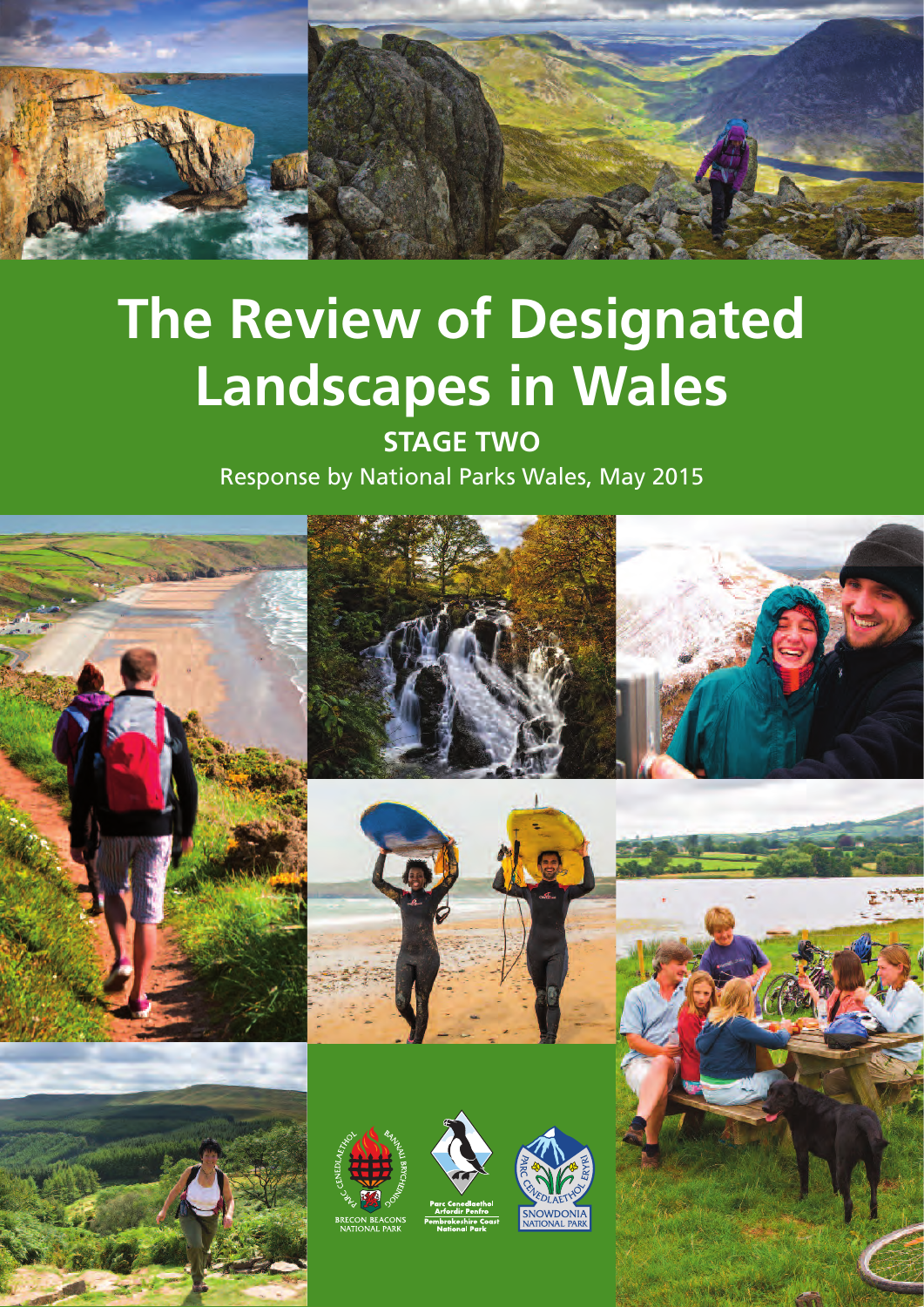The three National Park Authorities work in partnership as National Parks Wales (NPW). NPW promotes the purposes and interests of Wales' three National Parks; Brecon Beacons, the Pembrokeshire Coast and Snowdonia.

NPW provides National Park Authorities with the means of identifying issues of joint interest and agreeing outputs. Information and experiences are shared between colleagues, policy makers, local communities within National Parks and visitors to these protected areas.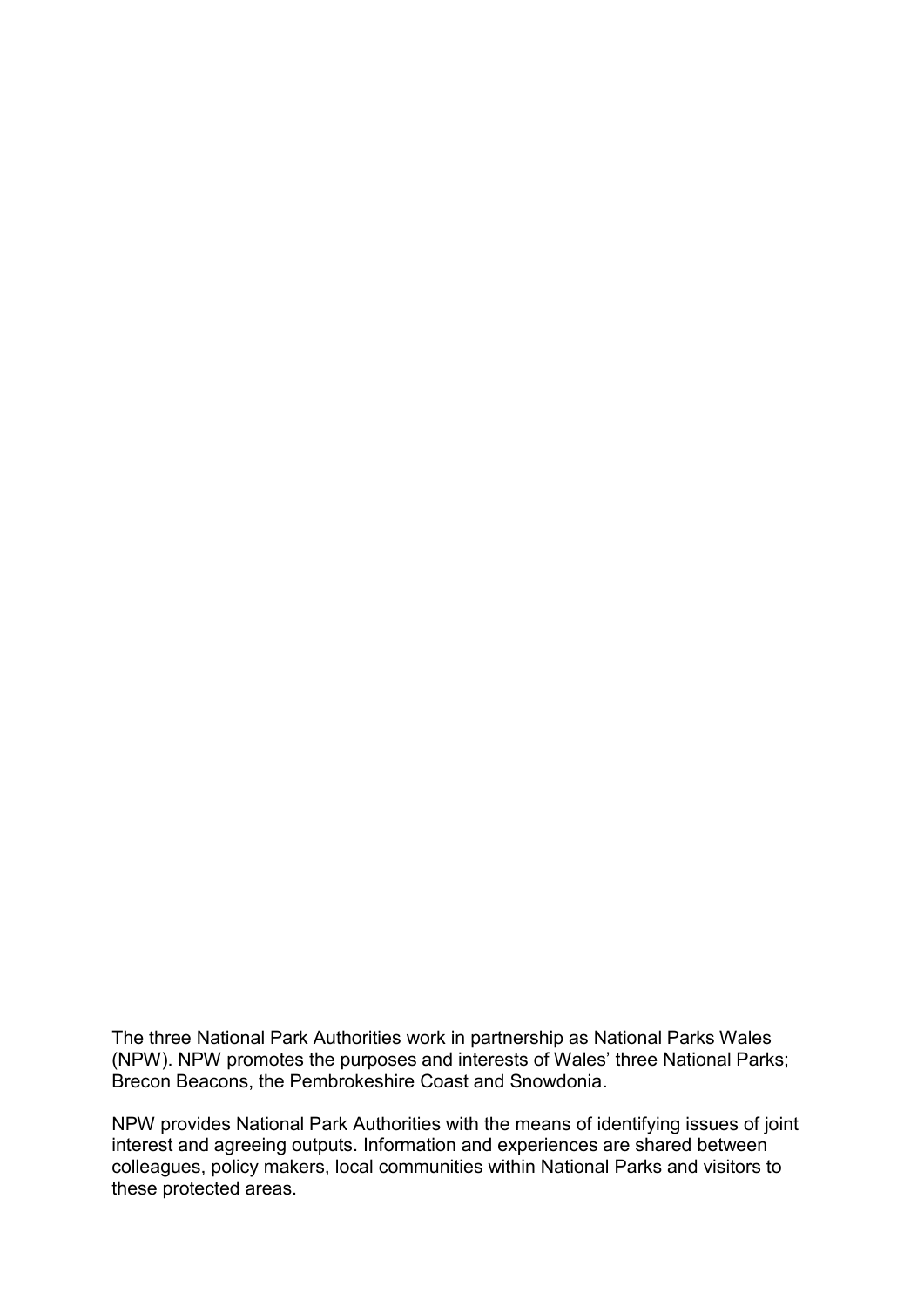# **The Review of Designated Landscapes – Stage Two Response by National Parks Wales**

**Contents** 

| <b>Executive Summary</b>                                                                                                                                                                                                                                                               |                                                                                                                                                                                                                                                                                       | Page 1  |
|----------------------------------------------------------------------------------------------------------------------------------------------------------------------------------------------------------------------------------------------------------------------------------------|---------------------------------------------------------------------------------------------------------------------------------------------------------------------------------------------------------------------------------------------------------------------------------------|---------|
| <b>Introduction</b>                                                                                                                                                                                                                                                                    |                                                                                                                                                                                                                                                                                       | Page 3  |
| Question 1 - What are the most effective governance arrangements<br>for designated landscapes that allow them to lead on and meet<br>ambitious outcomes within and for Wales?                                                                                                          |                                                                                                                                                                                                                                                                                       | Page 4  |
| 1.1<br>1.2<br>1.3<br>1.4<br>1.5<br>1.6                                                                                                                                                                                                                                                 | Evolving the local authority model<br>A multi-disciplinary approach to deliver the priorities of Wales<br>The right tools to do the job<br>Evolving collective national leadership and vision<br>Representative and accountable governance<br>A more integrated approach to reporting |         |
| Question 2 - In light of the Review's Stage One report and<br>recommendations and the Minister for Natural Resources' written<br>statement (dated the 4th March) what is your vision and ambition<br>for the direction of Wales's designated landscapes in the medium<br>to long term? |                                                                                                                                                                                                                                                                                       | Page 8  |
| 2.1<br>2.2<br>2.3<br>2.4                                                                                                                                                                                                                                                               | Sustaining and promoting our natural and cultural resources<br>Strengthening our local communities<br>Defining our place in 21st century Wales<br>Clarifying our key relationships                                                                                                    |         |
| Question 3 - From a governance perspective, what factors are<br>preventing and/or likely to prevent designated landscapes from<br>achieving the vision and ambition you set out in response to<br>question 2?                                                                          |                                                                                                                                                                                                                                                                                       | Page 10 |
| 3.1<br>3.2<br>3.3<br>3.4<br>3.5<br>$3.6\,$                                                                                                                                                                                                                                             | Introduction<br>Duty to have regard to National Park purposes<br>The absence of sustained national leadership on National Parks<br>Reducing the regulatory burden<br>Impact of possible loss of planning function<br><b>National Park Authority Membership</b>                        |         |
|                                                                                                                                                                                                                                                                                        | Question 4 - From a governance perspective, what factors will<br>allow designated landscapes to achieve the vision and ambition<br>you set out in response to question 2?                                                                                                             | Page 13 |
| 4.1<br>4.2<br>4.3<br>4.4                                                                                                                                                                                                                                                               | Introduction<br>A strengthened duty to have regard to National Park purposes<br>More visible and collective national leadership<br>National Park Authorities as models of integrated reporting                                                                                        |         |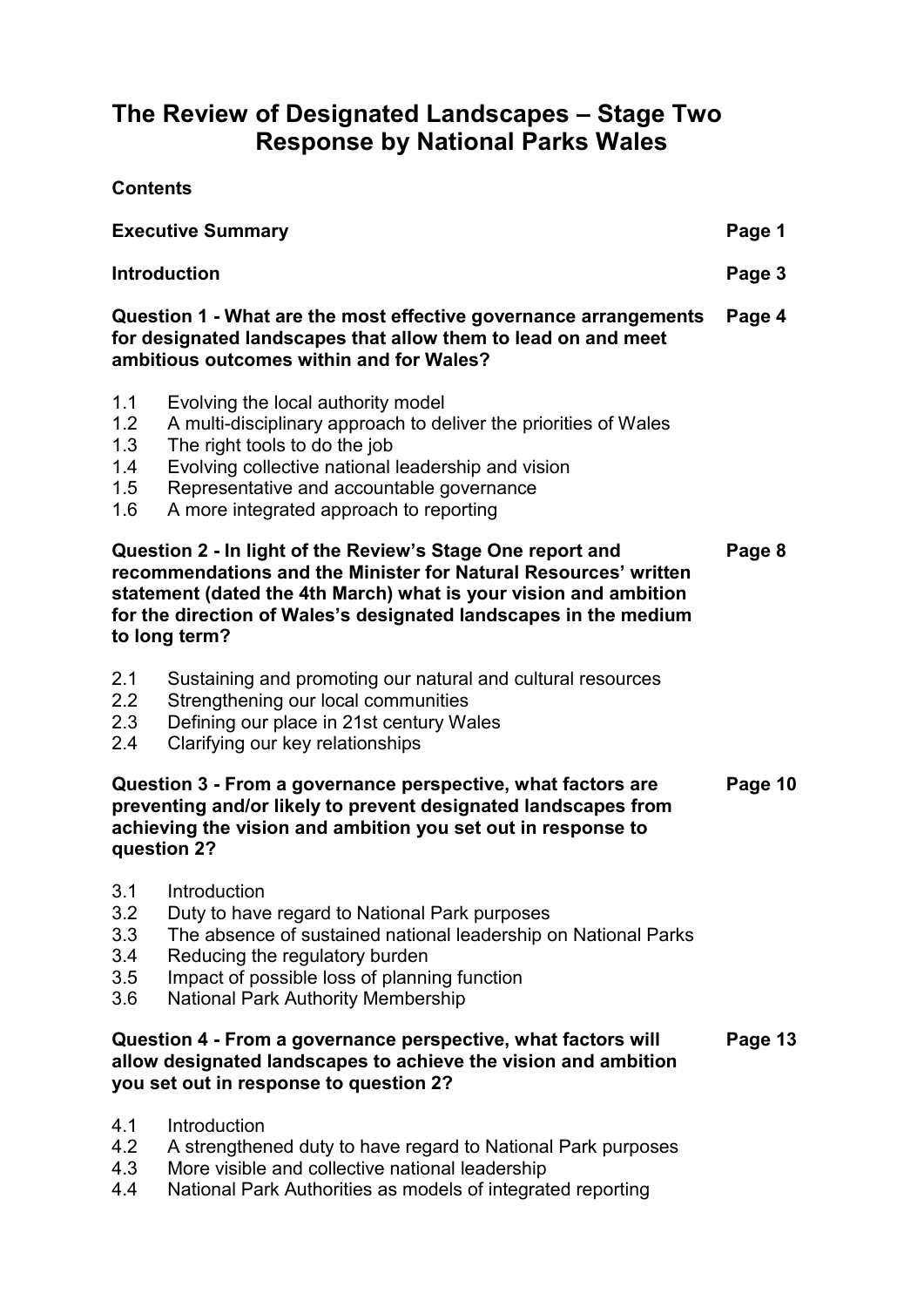- 4.5 A Full Land Use Planning Function
- 4.6 National Park Authority Membership<br>4.7 Funding National Park Authorities
- Funding National Park Authorities

# **Question 5** - **Are there other designated landscape/protected area Page 19 governance models/approaches you wish to bring to the attention of the Review?**

- 5.1 Introduction<br>5.2 French Regi
- 5.2 French Regional Nature Parks (Les Parcs Naturels Régionaux)<br>5.3 Danish National Parks
- 5.3 Danish National Parks
- 5.4 Scottish National Parks
- 5.5 The Canal and River Trust<br>5.6 The U.S. National Parks Se
- The U.S. National Parks Service

# Annex 1 - Planning in National Parks **Page 21 Page 21**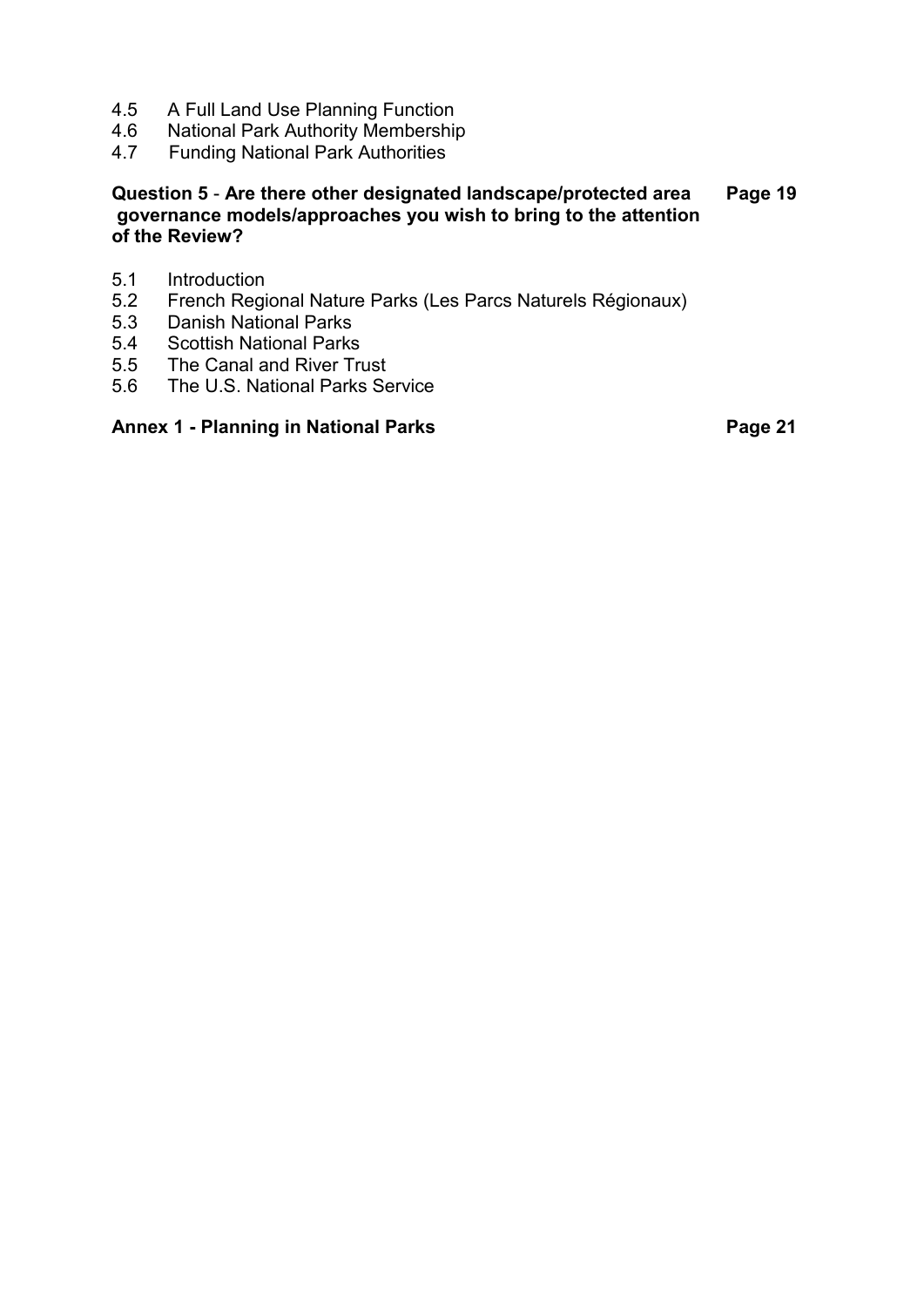# **Executive Summary**

ES1 The three National Parks Authorities, working together as National Parks Wales, welcome the opportunity of submitting evidence to Stage 2 of the Review of Designated Landscapes. We consider that this is an opportunity to build on our success in managing and conserving the precious National Parks of Wales over the past 60 years.

ES2 The tensions that inevitably arise between the pursuit of national objectives and local needs and accountability are well recognised. The current model of involving both national and local interests, managed by an independent National Park Authorities (NPAs), has struck an appropriate balance between managing these tensions and delivering outcomes of benefit to the whole of Wales.

ES3 It allows us to maintain strong links with Unitary Authorities and our local communities, whilst also reflecting the national interest in National Parks through appointed members, and funding and outcomes provided by the Welsh Government.

ES4 The continuation of multi-functional and multi-disciplinary NPAs is essential if National Parks are to play a full part in meeting the challenges of 21st Century Wales, including those of poverty alleviation, the well-being of future generations, sustainable natural resource management and the move to a new post-carbon economy.

ES5 Like many small, resource-efficient bodies, we are greater than the sum of our parts and removing some functions could have major unintended consequences on our ability to deliver others.

ES6 It is important therefore that we have the necessary tools to fulfil our purposes as well as the new responsibilities recommended by the Panel in Stage 1 of the Review, particularly:

- Complete land use planning and landscape management functions;
- Enhanced economic development powers;
- Recognition as regional delivery hubs;
- A leadership role in Destination Management;
- Responsibility for the Rural Development Plan (RDP) in the areas in which we operate;
- Statutory responsibility for public rights of way.
- ES7 We have articulated our vision and ambition across four broad themes:
	- Sustaining and promoting our natural and cultural resources;
	- Strengthening our local communities:
	- Defining our place in 21st century Wales:
	- Clarifying our key relationships.

ES8 The following governance-related factors prevent us from achieving this vision:

- The weak 'have regard to' duty;
- An absence of sustained national leadership on National Parks;
- Disproportionate reporting and audit requirements;
- The potential loss or diminution of our land use planning function.

ES9 We have made a number of suggestions to address these factors, including:

 The setting up of a national leadership forum to develop more collective leadership and vision, share best practice and drive greater collaboration;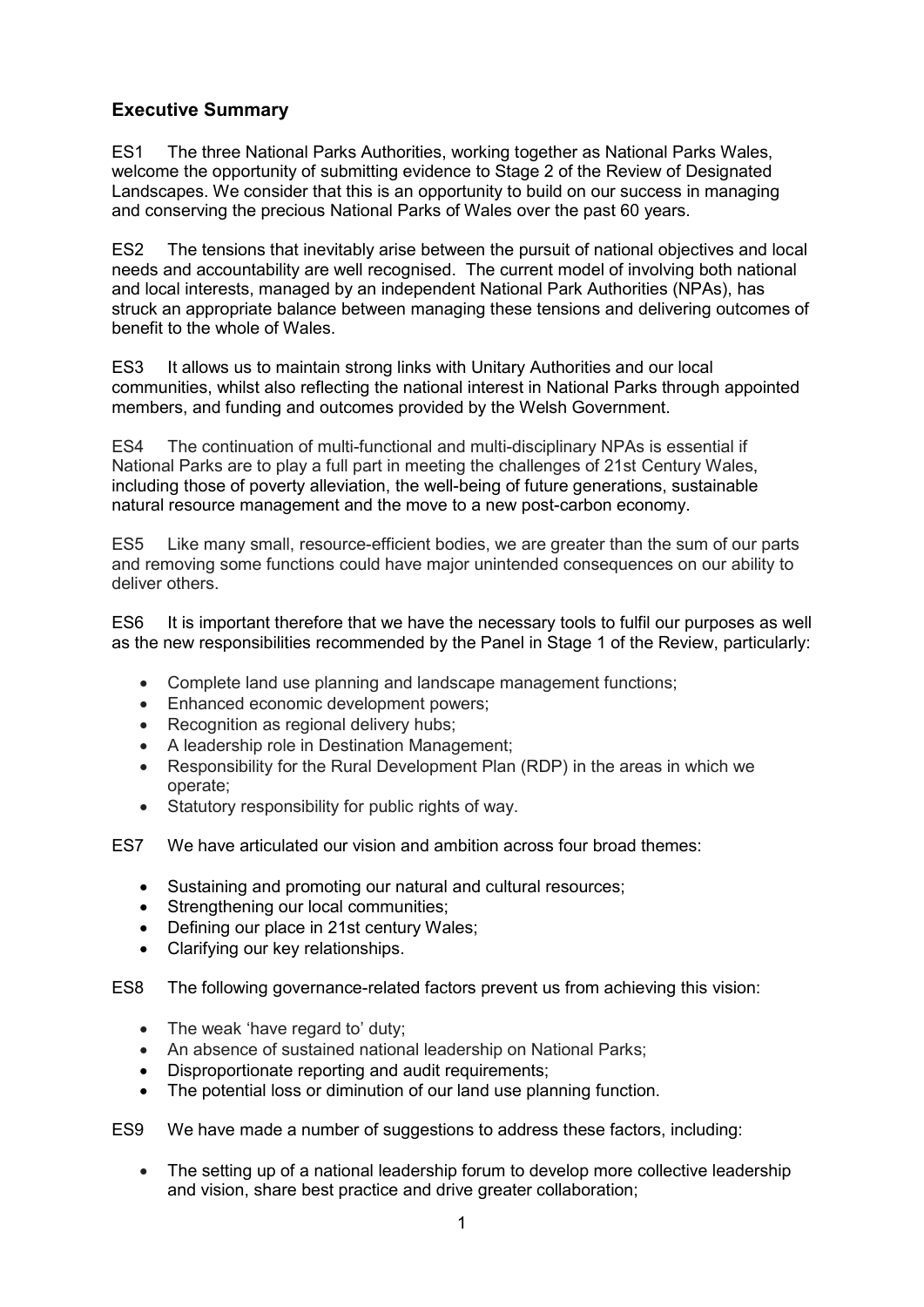- A strengthened duty on relevant authorities;
- A more explicit partnership approach to developing and delivering National Park Management Plans;
- More visible and consistent leadership from the Welsh Government and Assembly Sponsored Bodies;
- Establishing National Park Authorities as models for integrated reporting.

ES10 NPAs are recognised as exemplars of good governance in local government and we strive to be progressive and inclusive in all aspects of our governance and to ensure that our governance structures are representative of different sectors and groups.

ES11 We agree with the Minister's vision that there should be greater diversity in appointments in terms of gender, disability and ethnicity. Diversity issues should be fully integrated within the appointment process, so that they are considered alongside the need for National Parks to appoint experienced people with the right skills sets.

ES12 We have highlighted a number of possible options to ensure greater accountability and transparency on the selection and appointment of NPA members, including:

- Strengthening community representation e.g. by appointing a proportion of NPA members from town and community councils;
- Increasing the transparency and consistency of the appointment process;
- Setting guidelines to assist local authorities in selecting candidates for NPAs, including on a maximum term for membership;
- Removing the political balance requirement or restricting it to wards either wholly or partly within the National Park;
- Conducting an annual skills audit of all NPA members;
- Consideration of a direct elections pilot;
- Updating Ministerial guidance on NPA appointments.

ES13 The Review of Designated Landscapes offers an opportunity to further strengthen the local accountability of NPAs, whilst ensuring that we remain robust and relevant bodies operating efficiently and collaboratively in the new delivery landscape.

ES14 The founding legislation equipped us with purposes and systems that have enabled delivery over many decades and it is equally important now that modifications and changes are similarly robust, whilst allowing for dynamic processes to take place.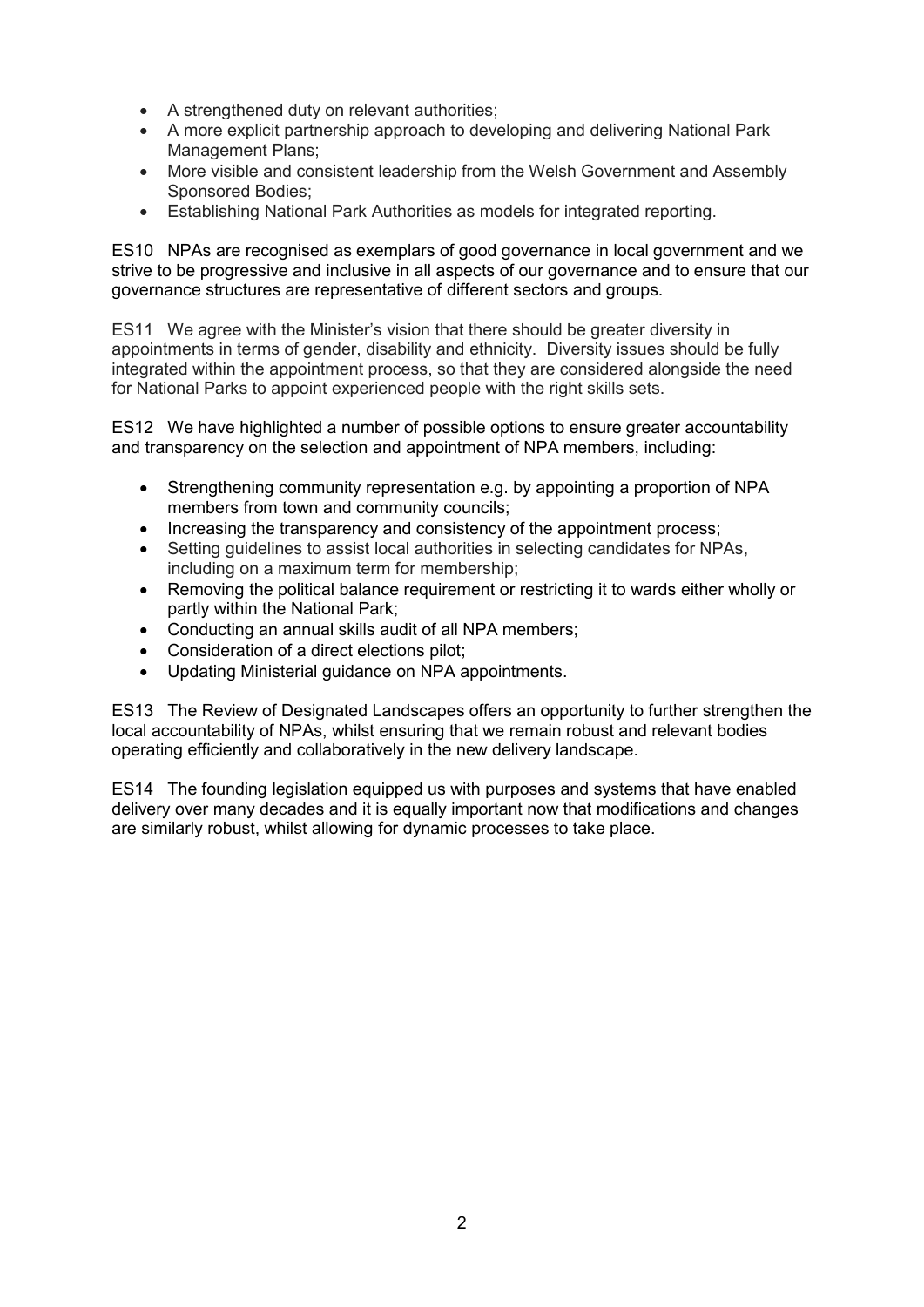# **Introduction**

I1 The Welsh National Parks have been the subject of several independent and government reviews since they were first established in the 1950s, with each review assessing current arrangements and recommending improvements to the underpinning legislative and policy framework and management systems.

I2 When the National Parks were first established they were managed either through joint local boards or local committees of County Councils.

I3 In the early 1990s, an independent panel chaired by Cardiff University Professor Ron Edwards reviewed the operation of the Parks over the past 40 years and set out a vision for their future, culminating in a report known as the Edwards report<sup>1</sup>. One of the review's principal recommendations was for the creation of free-standing, independent NPAs as local government management was not delivering National Park purposes effectively.

I4 The principle of and rationale for free-standing, independent authorities was accepted by the Government, which agreed that a County Council, with its wider remit, would not be able to give the same focus and resources to a National Park that an NPA would. Provision was subsequently made for the establishment of free-standing, independent authorities through the Environment Act 1995.

I5 The NPAs in Wales were set up in 1996. Initially, Welsh Office Circular 13/99 provided strategic guidance to them on the practical implementation of their core functions. In 2004, the Welsh Government published the results of an independent review of the National Parks. In 2007, the Welsh Government produced a policy statement on National Parks and NPAs<sup>2</sup> and has recently consulted on a replacement policy statement<sup>3</sup>.

I6 In 2013, the Commission on Public Service Governance and Delivery<sup>4</sup> conducted an examination of the way that public services are governed and delivered in Wales, and considered how they might be improved. Following extensive inquiry and evidence gathering the Commission reported in January 2014.

17 The Commission recognised the rationale for and importance of NPAs operating independently and concluded that the distinctive focus of NPAs on conserving and promoting sustainable access to National Parks would be at risk if their functions were transferred to local authorities (paragraph 2.60). Instead, the Commission recommended that NPAs build on their existing collaborative efforts and develop clear and consistent ways of collaborating with each other, and with local authorities and other bodies such as Natural Resources Wales, to avoid duplication, share expertise and maximise the use of limited resources.

I8 The Review of Designated Landscapes offers an opportunity to further strengthen the local accountability of NPAs, whilst ensuring that they remain robust and relevant bodies operating efficiently and collaboratively in the new delivery landscape.

 $\overline{1}$ 1 Report of the National Parks Review Panel, the Countryside Commission (1991)

<sup>&</sup>lt;sup>2</sup> Policy Statement for National Parks and National Park Authorities, Welsh Government (March, 2007)

 $3$  Consultation on the draft Policy Statement for Protected Landscapes in Wales, Welsh Government (June 2013) <u><http://wales.gov.uk/consultations/cultureandsport/landscape/?lang=en></u><br><sup>4</sup> Commission on Public Service Governance and Delivery, Full Report (January 2014)

<http://wales.gov.uk/docs/dpsp/publications/psgd/140120-psgd-full-report-env2.pdf>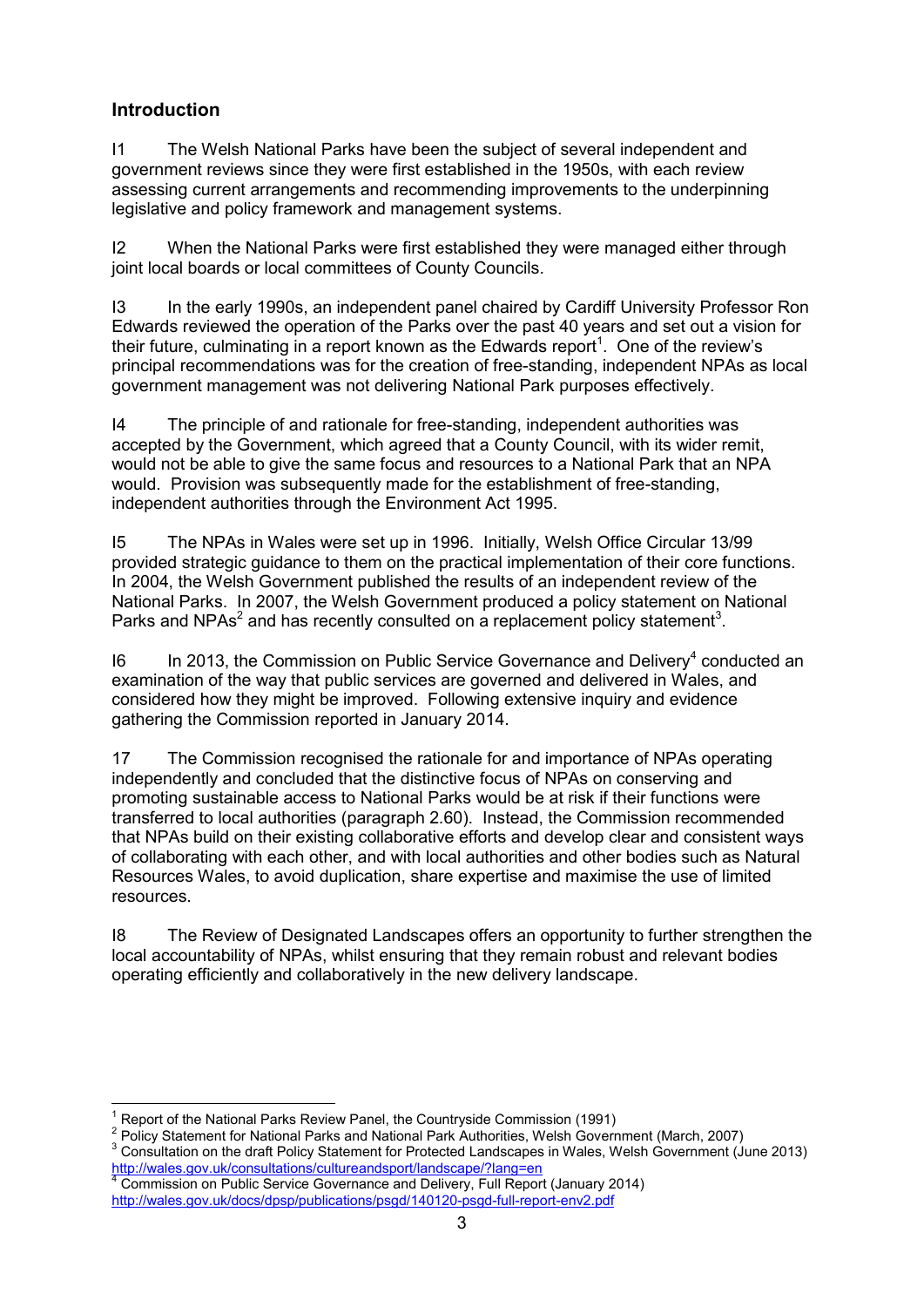## **What are the most effective governance arrangements for designated landscapes that allow them to lead on and meet ambitious outcomes within and for Wales?**

# **1.1 Evolving the local authority model**

1.11 The governance of NPAs is unique as we are accountable through both the Local Government Measure<sup>5</sup> and the requirements of Assembly Sponsored Public Bodies. The model of managing National Parks in the UK is recognised internationally as one that respects and engages the interests of local communities in relation to conservation<sup>6</sup>. Whilst the governance of National Parks differs slightly across the UK it always involves both national and local interests.

1.12 Successive governments and NPAs have been involved with governance issues for many years. There is no easy solution to managing the tensions that inevitably arise between the pursuit of national objectives and local needs and accountability. The current model of involving both national and local interests, managed by an independent NPA, has struck an appropriate balance between managing these tensions and delivering outcomes of benefit to the whole of Wales.

1.13 We therefore feel that overall the current model of governance for National Parks is sound and should be retained. This allows us to maintain strong links with Unitary Authorities and our local communities, whilst also reflecting the national interest in National Parks through appointed members, and funding and outcomes provided by the Welsh Government. We consider that there is scope for greater collaboration on the delivery of our services and functions and a shared approach to reporting, but that there is a strong case for retaining separate governance arrangements for National Parks and Areas of Outstanding Natural Beauty (AONBs).

1.14 However, we do feel that a number of improvements to our governance arrangements could be made, which we set out in our response to Question 4.

#### **1.2 A multi-disciplinary approach to deliver the priorities of Wales**

1.21 The Review provides an opportunity to recalibrate the delivery model for Designated Landscapes in Wales in a context defined by many interconnected factors, including the continued decline in biodiversity, increased poverty and health inequalities and the changing climate, which exacerbates vulnerabilities of both people and biodiversity.

1.22 NPAs offer models for integrated delivery on these Welsh Government priorities, as well as on the development of a green economy and sustainable natural resource management. The social focus of NPAs can deliver sustainable communities, whilst a whole Park approach means the NPAs are key delivery agents for moving to a new post-carbon economy.

1.23 The continuation of multi-functional and multi-disciplinary NPAs is essential if National Parks are to play a full part in meeting the challenges of 21st century Wales. Our ability to properly plan, manage and influence the development and conservation of the National Park is essential. National Park Management Plans provide a vehicle for achieving

 5 Local Government (Wales) Measure 2011<http://www.legislation.gov.uk/mwa/2011/4/part/6>

 $^6$  The Welsh National Parks are classified by the IUCN as Category V Protected Landscapes, a status defined by a balanced interaction between people and nature. This has recently been reviewed and re-assigned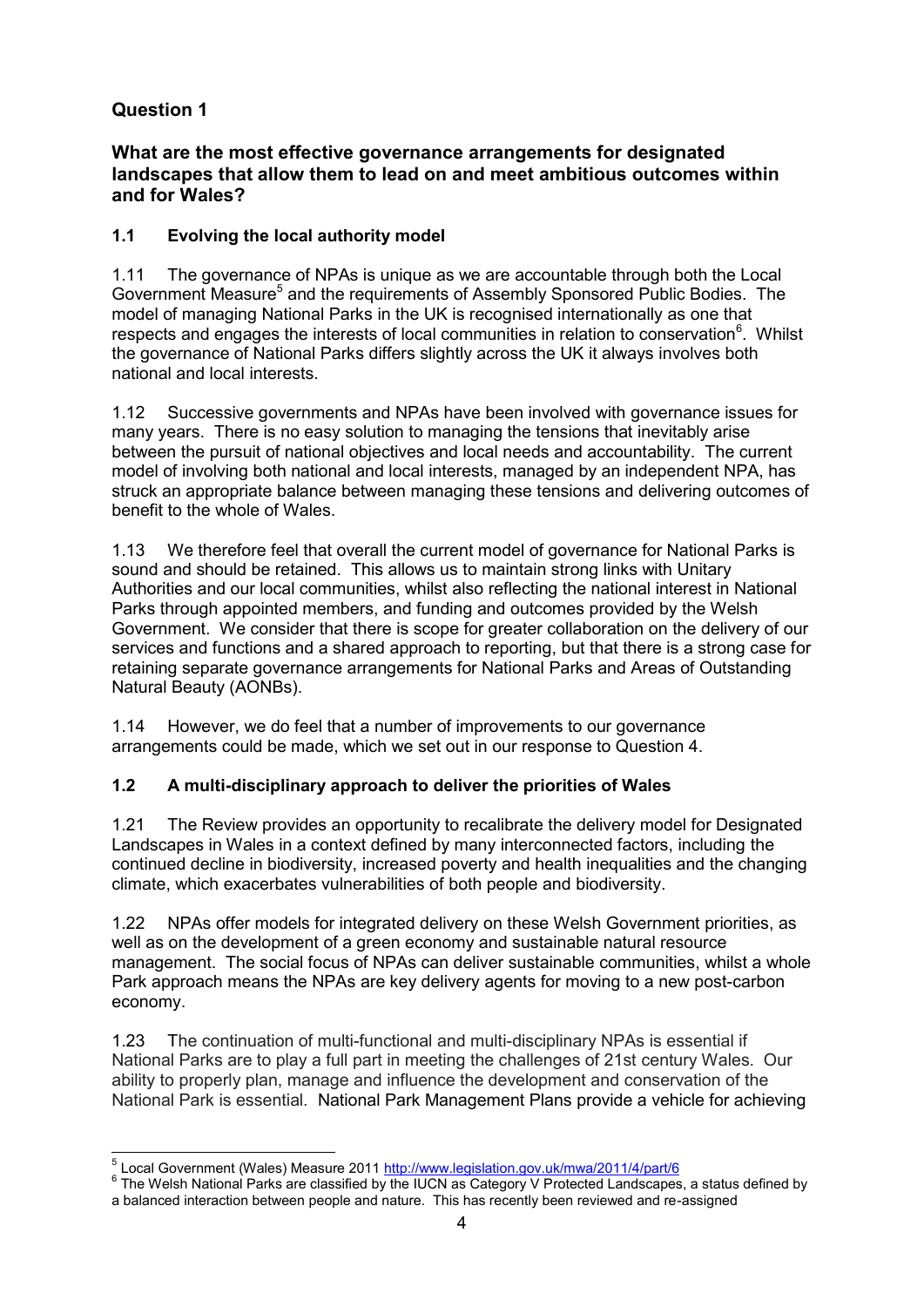these outcomes, but, as we argued in our Stage 1 response, the Plans should expand to become the de facto well-being and local natural resource plans for the National Park.

1.24 Associated with this, our land use planning function allows us to connect and deliver many different parts of our work and is a critical element of our governance. We believe that full retention of this function is essential for the delivery of our purposes, Welsh Government priorities and the recommended outcomes of Stage 1.

**1.25 Like many small, resource-efficient bodies, we are greater than the sum of our parts and removing some functions could have major unintended consequences on our ability to deliver others.** 

#### **1.3 The right tools to do the job**

1.31 We believe that the Review of Designated Landscapes offers a timely opportunity to ensure that NPAs are equipped with the right tools, resources and powers to enable us to deliver our purposes, the associated duty and other Welsh Government priorities.

1.32 There are a number of historical institutional arrangements which have had a material impact on our ability to deliver National Park purposes and the associated duty (see Sections A11 and C5 of our Stage 1 response for further details), and which would affect our ability to deliver the expanded range of responsibilities proposed by the Panel in its Stage 1 Report. These include:

- **The disjointed nature of various regulatory regimes** e.g. development management, building regulation and environmental health are managed by different bodies within National Parks. Better co-operation between these services would provide a more userfriendly interface for communities and businesses wishing to undertake works that fall within the different regimes;
- **The lack of tie-in between national agri-environment schemes and National Park purposes** e.g. the successor to Glastir will benefit the rural economy and environment in a number of ways, providing the opportunity to improve large areas of the uplands as well as productive farmland in sensitive areas. It is essential that the development of the successor scheme and future targeting of RDP funds are done with National Park purposes and National Park Management Plan objectives in mind, which would benefit National Park landscapes more fully;
- **The large number of public bodies operating within National Parks on the management of natural resources. We believe there is scope for new forms of partnership working and possible transfer of management responsibility on natural resource management** e.g. the partnership management and promotion of Cwm Idwal National Nature Reserve<sup>7</sup> by Snowdonia NPA, Natural Resources Wales and the National Trust could offer valuable lessons for other areas.

1.33 In addition, we believe that retaining or expanding our powers in the following areas would allow us to remain effective delivery bodies:

 **A complete land use planning function** – the operation of an integrated land use planning function allows us to deliver our current responsibilities including on tourism promotion and climate change adaptation. Without it, we would struggle to deliver the new responsibilities recommended by the Panel in its Stage 1 Report, particularly regarding the economic and social development of our local communities;

 7 [http://www.ccw.gov.uk/landscape--wildlife/protecting-our-landscape/special-landscapes--sites/protected](http://www.ccw.gov.uk/landscape--wildlife/protecting-our-landscape/special-landscapes--sites/protected-landscape/national-nature-reserves/cwm-idwal.aspx?lang=en)[landscape/national-nature-reserves/cwm-idwal.aspx?lang=en](http://www.ccw.gov.uk/landscape--wildlife/protecting-our-landscape/special-landscapes--sites/protected-landscape/national-nature-reserves/cwm-idwal.aspx?lang=en)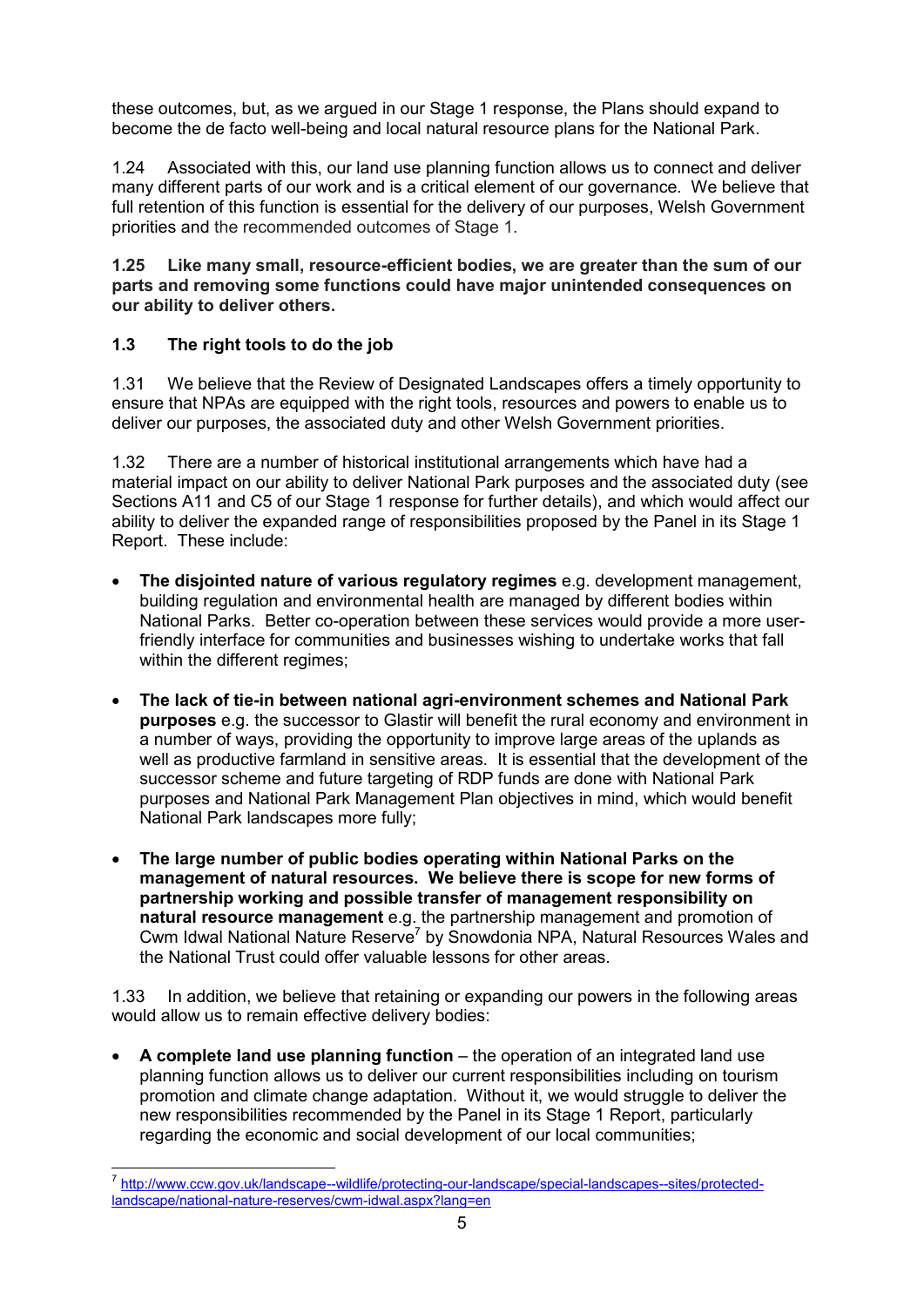- **A complete landscape management function**  the density and size of protected sites and protected species populations tends to be higher in National Parks. A high proportion of Wales' soil carbon falls within their boundaries and much of Wales' drinking water flows from them. The role of National Parks in safeguarding biodiversity, carbon and water is therefore of national significance to the economy and well-being of Wales. With the necessary tools, NPAs can facilitate a landscape partnership for each designated landscape, similar in scope to the destination partnership;
- **Enhanced economic development powers** as recognised by the Panel in its Stage 1 Report, National Parks need to be vibrant economic and community places. We are well placed to actively support and deliver economic development at the local level, through our Sustainable Development Funds, Rural Alliances and Collabora8 and we should be responsible for the RDP in the areas in which we operate. Embedding responsibility for sustainable economic and community development within our statutory purposes will allow us to play a greater role in delivering this. As explained in our Stage 1 response, this should be accompanied by an extended conflict resolution mechanism which would enable us to retain our international standing as IUCN Category V Protected Landscapes;
- **Recognition of National Parks as regional delivery hubs** we believe that we have a significant role to play in land and natural resource management outside our formal boundaries, for example at a City Region level, and that we are well placed to act as hubs for the delivery of Welsh Government priorities on sustainable development and natural resource management, including in areas without a recognised management plan or delivery focus. This role as hubs is both an individual and a collective one;
- **Fulfilling our leadership potential in Destination Management.** NPAs already play a strong leadership role within and in developing Destination Management Partnerships<sup>8</sup>. Experience in the Brecon Beacons (which is a Destination in its own right, unlike Snowdonia and the Pembrokeshire Coast) clearly highlights that the leadership role could be further developed in future elsewhere, providing better opportunities for visitors, users and businesses. Much of what NPAs deliver can be regarded as contributions to the local economy through tourism – maintaining and improving the access and recreation infrastructure, information provision, site interpretation, traffic management, development management etc. Recognition of this leadership role of NPAs by Visit Wales would be helpful in enabling NPAs to develop their leadership ambitions and to deliver cohesive and sustainable destination management and development;
- **The role of NPAs as access authorities** there would be considerable advantage to NPAs assuming statutory responsibility for the network of public rights of way within their boundaries, rather than relying on existing delegation arrangements. It would provide a more integrated and cost effective approach to the delivery and promotion of recreational and access opportunities. A 'one-stop shop' for access within all three National Parks would also be more straightforward for the public and would formalise what is happening on the ground but there would need to be adequate resourcing in order for us to take on this role; and
- **Stronger links to governance of marine and coastal areas** an integrated approach to managing landscapes together with their marine and coastal hinterlands would be compatible with the joined-up approach that the Welsh Government is seeking to promote on natural resource management more widely. The National Park Management Plan could provide the means for stronger co-ordination of existing activities and

\_<br><sup>8</sup> http://business.wales.gov.uk/dmwales/destination-management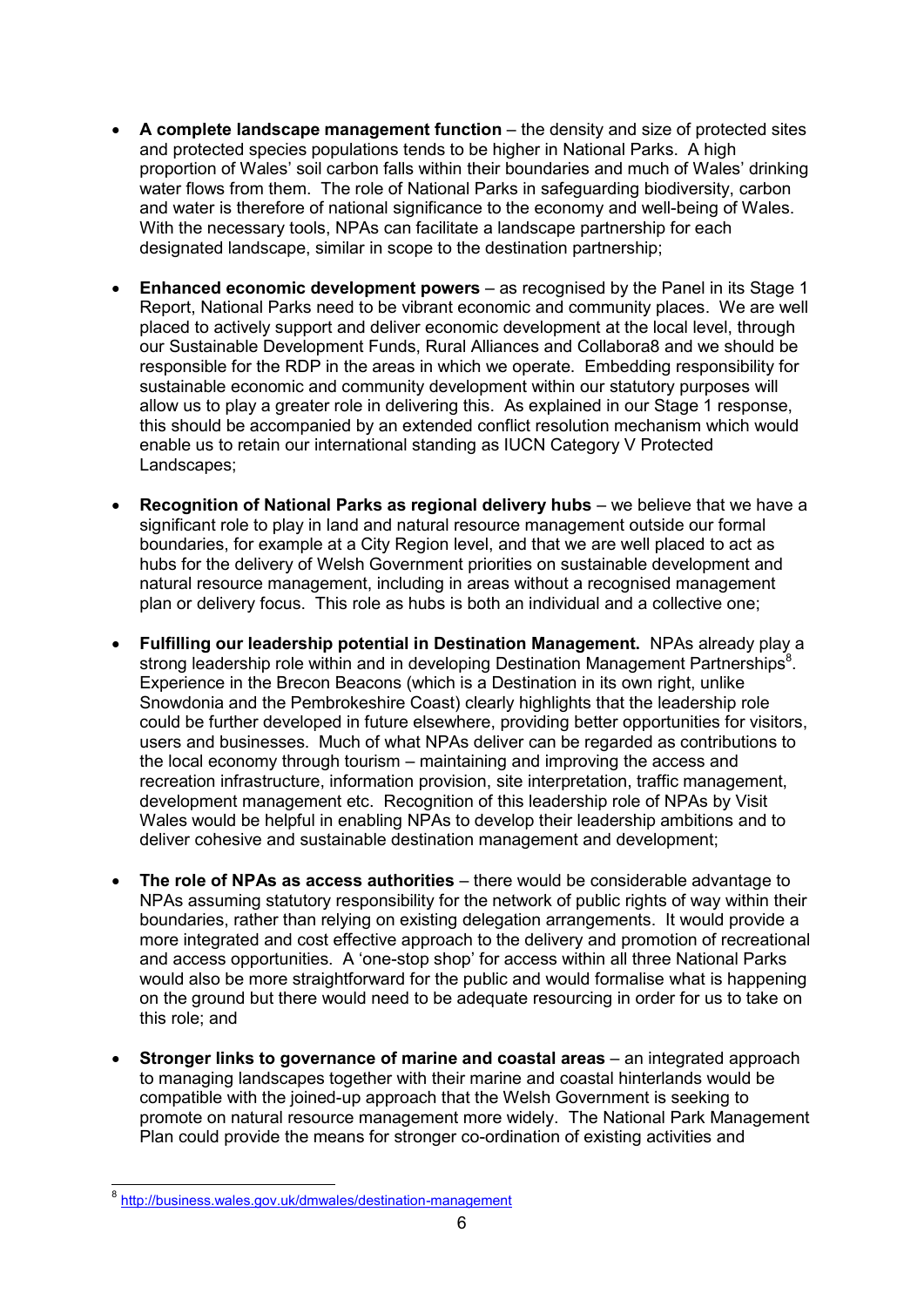development and to trial new approaches for the planning and management of the coastal and marine environment.

# **1.4 Evolving collective national leadership and vision**

1.41 As the Panel recognised in its Stage 1 Report, there is a need to find mechanisms that enable and foster more effective leadership for the designated landscapes, including ways to marry national and local leadership issues.

1.42 We believe that the establishment of a national leadership forum would be a helpful addition to our governance, and would be an evolution of arrangements that have already begun to be set in place in response to the Review. It would also provide a practical way to develop more collective leadership and vision, to share best practice and to drive greater collaboration between the management bodies. We set out more detail on this forum in our response to Questions 3 and 4.

# **1.5 Representative and accountable governance**

1.51 We strive to be progressive and inclusive in all aspects of our governance and to ensure that our governance structures are representative of different sectors and groups. We use a number of different mechanisms to achieve this.

1.52 Mentoring partnerships are an important way to spread knowledge about Designated Landscapes and to recruit new supporters and champions. All three NPAs have agreed to participate in mentoring schemes to improve the understanding of NPA members about diverse audiences, including black and minority ethnic communities, gender and underrepresented age groups. These partnerships will also widen understanding of National Parks and promote increased participation in NPA governance by diverse communities e.g. the Brecon Beacons NPA<sup>9</sup> is working on a mentoring scheme with Mosaic Cymru, local BME individuals and a member of the Nepalese community in Brecon.

1.53 We take care to ensure that our panels and advisory groups are representative of our communities of interest e.g. in Snowdonia, applications to the Cronfa Arbrofol Eryri (Sustainable Development Fund) are reviewed by a specially constituted Panel of representatives from the public, private and voluntary sectors (each with a one-third membership). The Panel plays an important role in the governance of this £200k per annum fund as it assesses all applications for grants over £1,000.

1.54 We also use targeted outreach projects and programmes to increase diversity e.g. in the Pembrokeshire Coast the Your Park<sup>10</sup> project has successfully targeted a wide range of disadvantaged groups and facilitated opportunities for them to meet with and engage NPA staff and members. The project has also developed a youth ranger scheme<sup>11</sup>, which provides opportunities for young people aged 16-25 from different backgrounds to participate in projects across the National Park and, in partnership with the youth assembly, promotes the views of young people in NPA meetings, discussions and consultations.

# **1.6 A more integrated approach to reporting**

1.61 Regulation and reporting requirements for NPAs should be proportionate to our relatively small size and budget, allowing us to focus more of our resources on delivery of the purposes and associated duty. See Section 3.4 for more details.

 9 <https://governance.beacons-npa.gov.uk/mgConvert2PDF.aspx?ID=8985>

<sup>10</sup> <http://www.pembrokeshirecoast.org.uk/default.asp?PID=596>

<sup>11</sup> <http://www.pembrokeshirecoast.org.uk/?PID=618>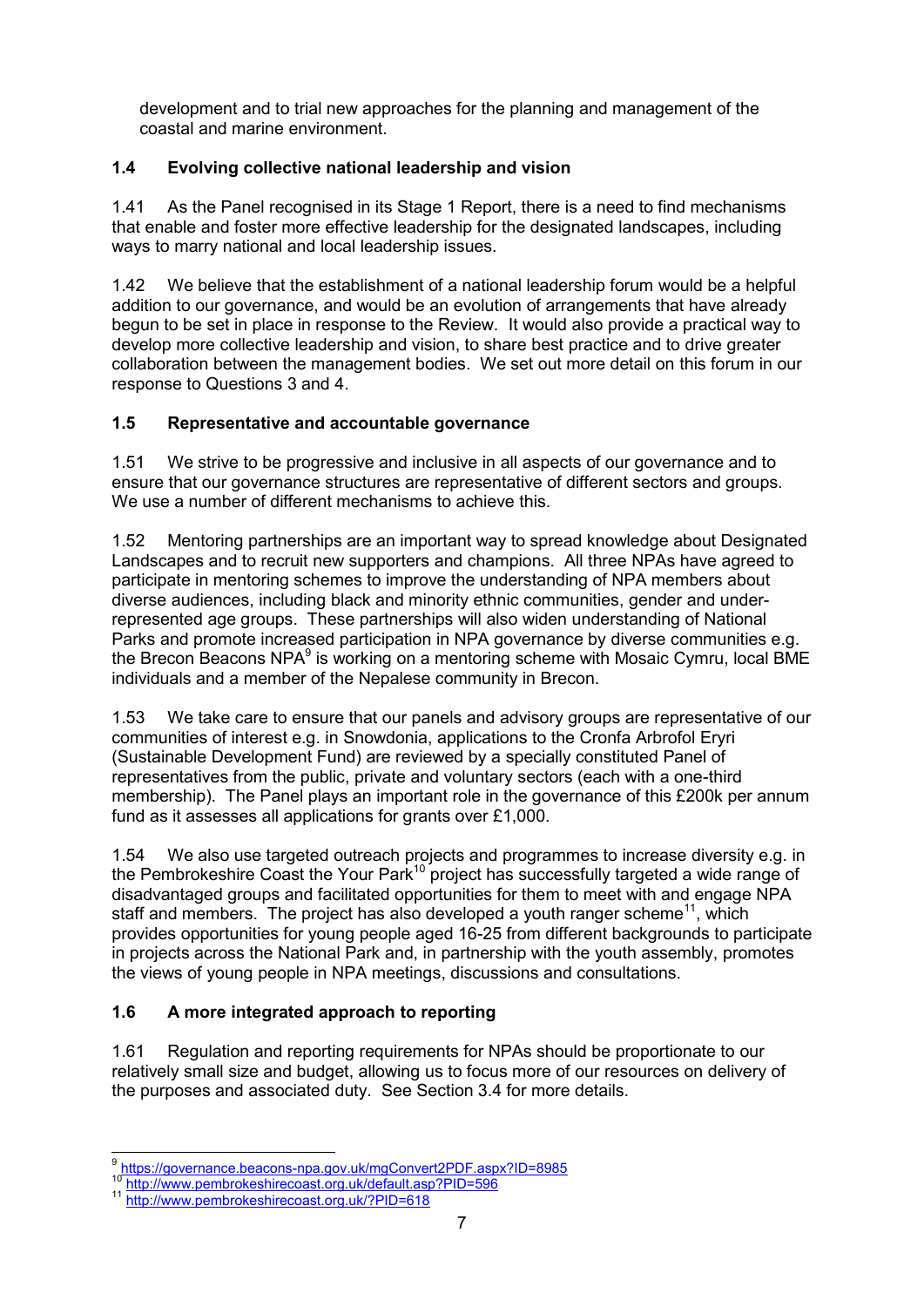# **In light of the Review's Stage One report and recommendations and the Minister for Natural Resources' written statement (dated the 4th March) what is your vision and ambition for the direction of Wales's designated landscapes in the medium to long term?**

We have articulated our vision and ambition across four broad themes:

#### **2.1 Sustaining and promoting our natural and cultural resources**

- Our natural landscapes are sustained and in good heart, with a high quality, biodiverse natural environment with clean air, water, land and sea;
- Our natural resources are actively managed and provide a growing source of employment for our local communities. Our role as guardians of some of Wales' most valued natural resources and landscapes is fully recognised;
- Our historic and built environment is protected, promoted and enjoyed;
- National Parks are visited and appreciated by a diverse range of people from across Wales, the UK and overseas and there is a managed increase in local use of our National Parks and a more even geographical distribution of visitors;
- There is a wide public understanding of National Parks and their benefits, across diverse audiences, and more people value and love our Parks and landscapes.

#### **2.2 Strengthening our local communities**

- National Park communities are vibrant, resilient and sustainable and are places where innovation, social inclusiveness and collaboration are championed;
- The needs of our local communities are met, with a focus on affordable housing and the development of community facilities and services;
- Local businesses flourish, especially those that base their activity on the Parks' natural landscapes and resources;
- Local people are actively engaged in the National Park, with a greater sense of local ownership, especially from young people, and increased participation by volunteers;
- National Parks are places where the importance of the Welsh language and culture is recognised and celebrated.

#### **2.3 Defining our place in 21st century Wales**

- National Parks and the services they provide are at the forefront of Welsh policy and forward planning as essential delivery mechanisms for Welsh Government priorities, including on climate change, well-being of future generations, natural resource management, green growth, health improvement and poverty alleviation;
- National Parks act as hubs for the delivery of Welsh Government priorities, including in areas without a recognised management plan or delivery focus;
- National Parks are valued by and remain relevant to future generations, and are celebrated as prized national assets;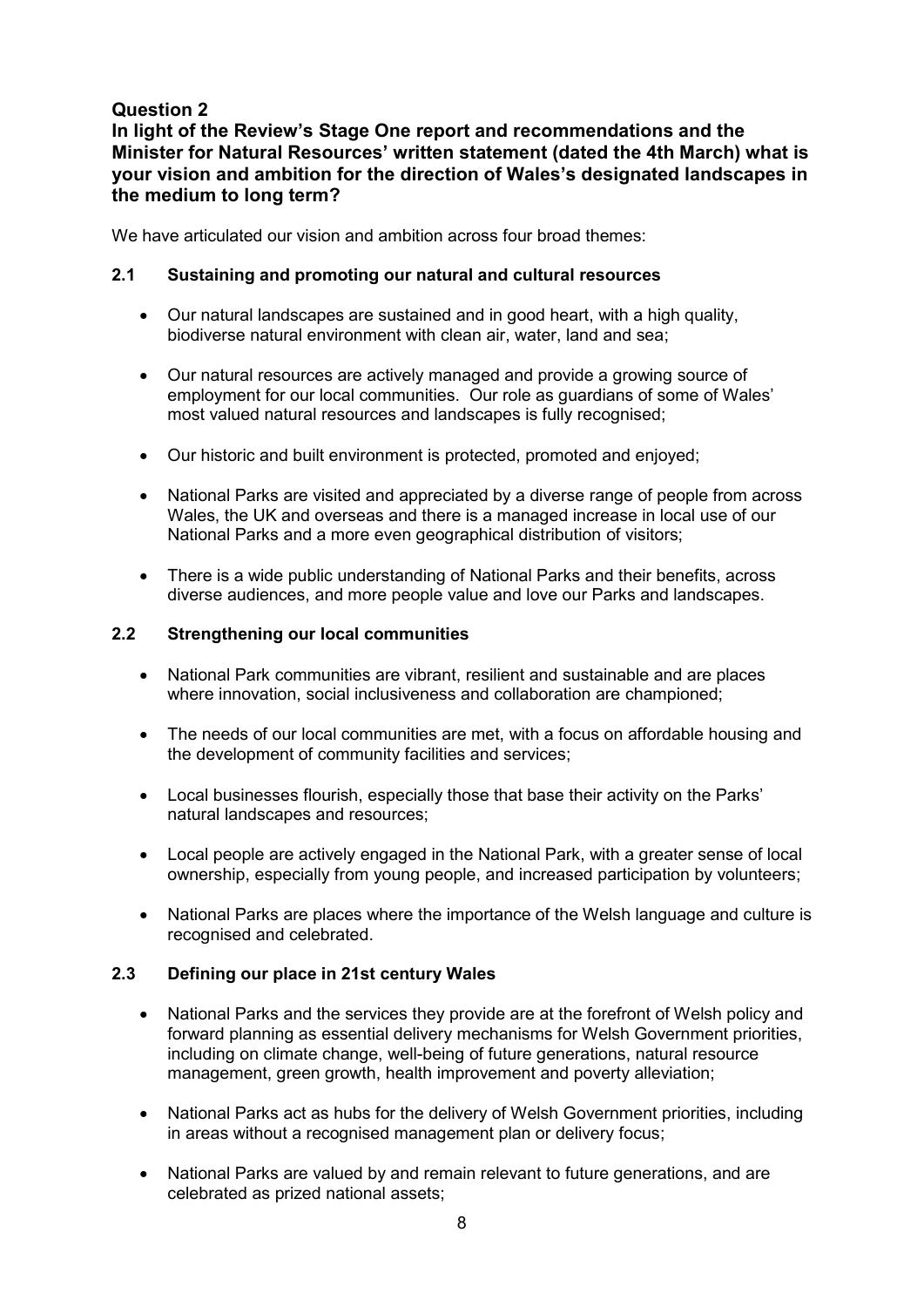- Partnership working in and across National Park boundaries is mature, purposeful and truly collaborative, with freedom to test concepts and scope to innovate and follow bold approaches;
- The NPAs are leading lights in trailblazing and exemplifying sustainable development and are centres for environmental learning and innovation, testing new solutions to environmental and social challenges.

#### **2.4 Clarifying our key relationships**

- The Designated Landscapes of Wales work more closely together, whilst retaining separate purposes and governance models;
- We remain part of the UK family of National Parks, sharing experience and knowledge with our colleagues and benefitting from collaboration on joint training projects, public relations activities and special events;
- There is visible national leadership for Designated Landscapes, provided in part through the national leadership forum described in Section 1.4, but also by a clear vision and ambition from other national bodies;
- Our international standing as IUCN Category V Protected Landscapes is retained, and we continue to benefit from membership of the EUROPARC Federation;
- We have certainty of tenure, with clearly articulated priorities and goals, a secure financial footing and appropriate reporting requirements, so that our resources and energies can be focused on delivering our purposes.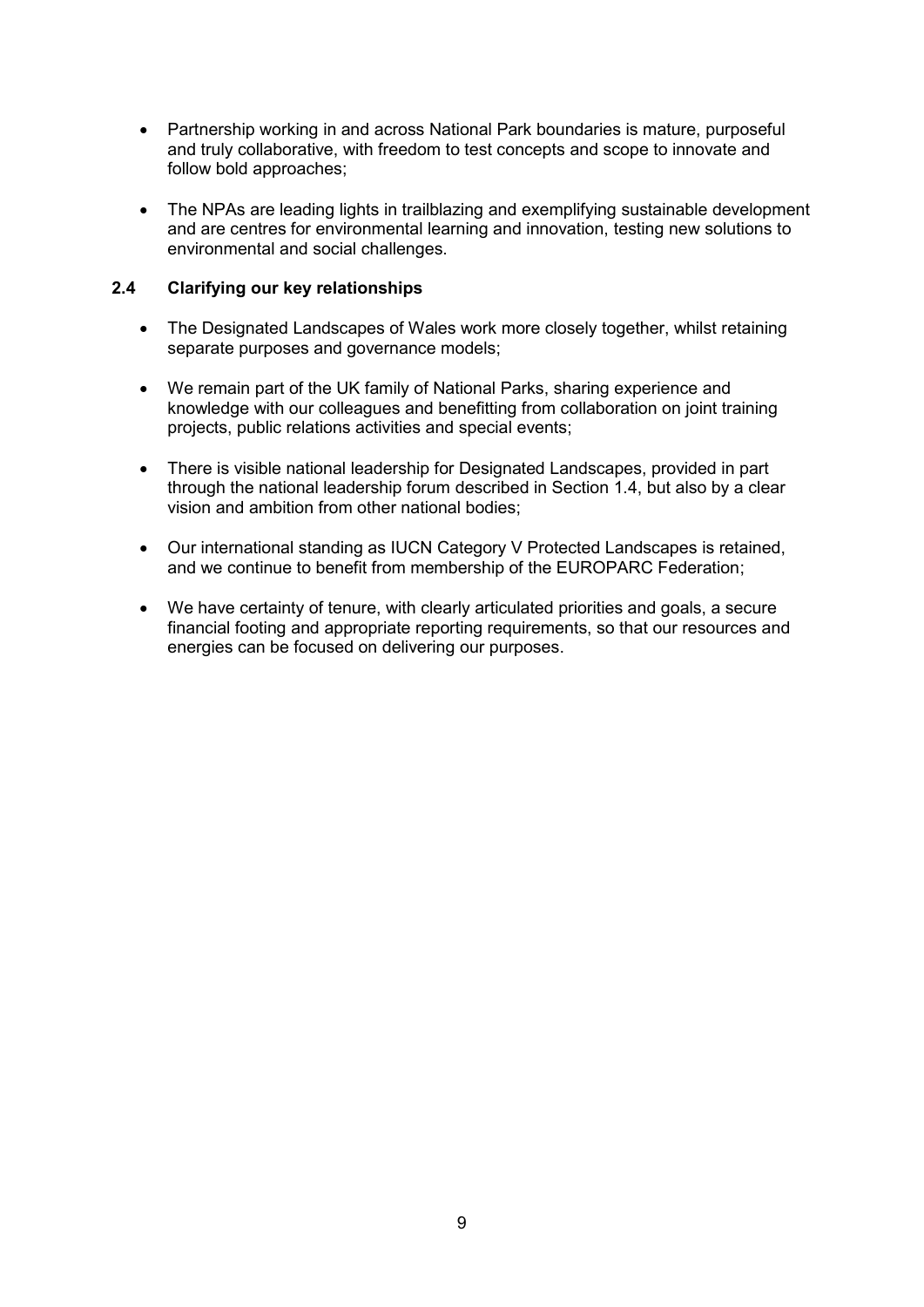# **From a governance perspective, what factors are preventing and/or likely to prevent designated landscapes from achieving the vision and ambition you set out in response to question 2?**

3.1 There are a number of governance-related factors which prevent us from achieving the vision and ambition that we have set out in our response to Question 2. Some of these relate to our internal governance, whilst others relate to the governance of other bodies but which are nonetheless relevant for the delivery of our vision and ambition.

# **3.2 Duty to have regard to National Park purposes**

3.21 We welcome the Panel's suggestion in their Stage 1 report, that the weak 'have to regard' prefix should be removed from the duty commonly referred to as the Section 62 duty and replaced by a stronger duty on public and partner bodies. As we set out in Section A10 of our response to the Stage 1 consultation, the duty is widely regarded as ineffective and effectively renders us powerless to compel organisations to take fuller account of National Park purposes. Instead, we would like to see a much more engaging and positive obligation placed upon relevant authorities (see Section 4.2 for further details).

# **3.3 The absence of sustained national leadership on National Parks**

3.31 The Commission on Public Service and Delivery highlighted a lack of national leadership for National Parks. We believe that this is affecting our ability to deliver as in the absence of sustained national leadership and vision we have been in a process of continual review of our status, responsibilities and functions, with an apparent lack of support from national bodies and a lengthy period of uncertainty.

3.32 The possibility of a single NPA was highlighted by the Commission on Public Service Governance and Delivery as a way of securing national leadership and co-ordination. We have considered this and are of the view that it would not address the national leadership vacuum. Instead, it would make it more difficult to secure local involvement and would undermine local accountability and decision-making. The majority of our services are local services and could be at risk if we were to become more distant from our local communities and service users.

3.33 Centralisation would also inevitably introduce inefficiencies in trying to co-ordinate and manage activity across three distinct geographic landscapes which are some distance from each other.

3.34 In our response to the Stage 1 consultation, we argued that stronger national leadership should be provided by Natural Resources Wales, including through Board-level leadership and ownership of a vision and statement of general policy for protected landscapes. Since the submission of that response and with the benefit of further discussion with the relevant parties, we are now advocating the setting up of a national leadership forum, on which Natural Resources Wales would play a role, but with leadership provided on a collaborative basis by the Designated Landscapes of Wales. Whilst we are strong locally, we accept that we do not do enough to influence the national agenda. **We have traditionally looked to others to provide national leadership but now feel that it is time that we, as Designated Landscapes, stepped up and took on this responsibility.**

3.35 The leadership forum would provide a vehicle for National Parks Wales and the National Association for AONBs to build on and further develop existing collaborations. It would be responsible for raising the national prominence of Designated Landscapes and promoting a more cohesive approach to working together. There would be no direct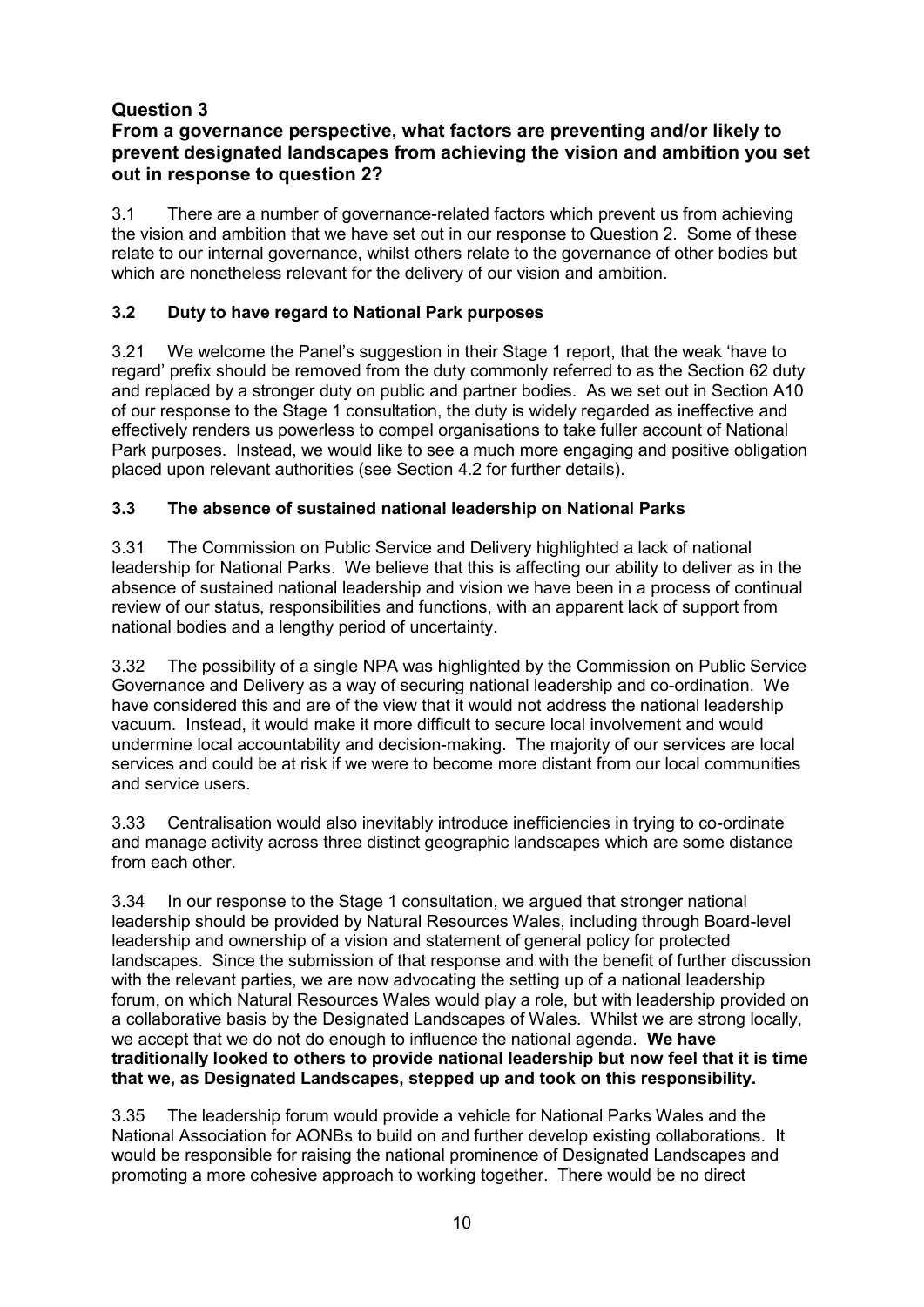accountability or funding relationship between the forum, the Welsh Government and the Designated Landscapes (see Section 4.3 for further details).

# **3.4 Reducing the regulatory burden**

3.41 As local government bodies we are required to meet the same reporting and audit requirements as much larger local authorities, even though this has an adverse impact on our ability to deliver our purposes and is disproportionate to our relatively small size. Audit fees represent around 1% of public sector income for NPAs, whilst for a mid-size Local Authority the figure is around 0.10%.

3.42 There is a strong case to be made for streamlining our reporting and auditing processes and for allowing NPAs to become models for integrated reporting (see Section 4.4 for further details).

# **3.5 Impact of possible loss of planning function**

3.51 As we highlighted in our response to Question 1, our land use planning function is a critical tool in delivering our current responsibilities as well as those proposed in the Panel's Stage 1 Report. It is also an essential part of our governance arrangements as it connects us to our local communities. We are proud of the progress that we have made in becoming three of the best performing planning authorities in Wales. Any loss or diminution of this function would without doubt affect our ability to deliver our vision and ambition. The loss of the planning function would also increase the financial burden on NPAs as they would need to retain planning skills to respond to consultations by relevant local planning authorities.

#### **3.6 National Park Authority Membership**

3.61 NPAs are recognised as exemplars of good governance in local government. All three NPAs have achieved the charter for member development and the Brecon Beacons NPA is one of only two authorities in Wales to have achieved the advanced charter for member development<sup>12</sup>. Whilst broadly we remain content with a local authority model of governance, with specific input and expertise to reflect the national interest in National Parks, there are certain aspects of our governance which we believe could be improved, especially on the processes underpinning the appointment of NPA members. These include:

- **Turnover** the turnover of local authority members is unpredictable and depends on a number of factors that are often unrelated to NPA activity, including local elections, portfolio changes and commitments of local councillors. Introducing a fixed term for all appointments could help to address this and avoid significant opportunity costs in training new members;
- **Parity of member appointment process**  at present, not all members are appointed by the same process. Members appointed by Welsh Government Ministers go through rigorous open competition and a competency-based interview. Local authority members are appointed by the group leader to reflect the political balance of the Unitary Authorities;
- **Member skill sets** whilst all NPA members undergo rigorous training and development programmes, the differing appointment processes can make it difficult to maintain an overview of members' collective skills and experience, to recruit members to address specific skills gaps and to foster effective decision-making;

 $\overline{a}$ <sup>12</sup> <http://www.wlga.gov.uk/member-development-charter>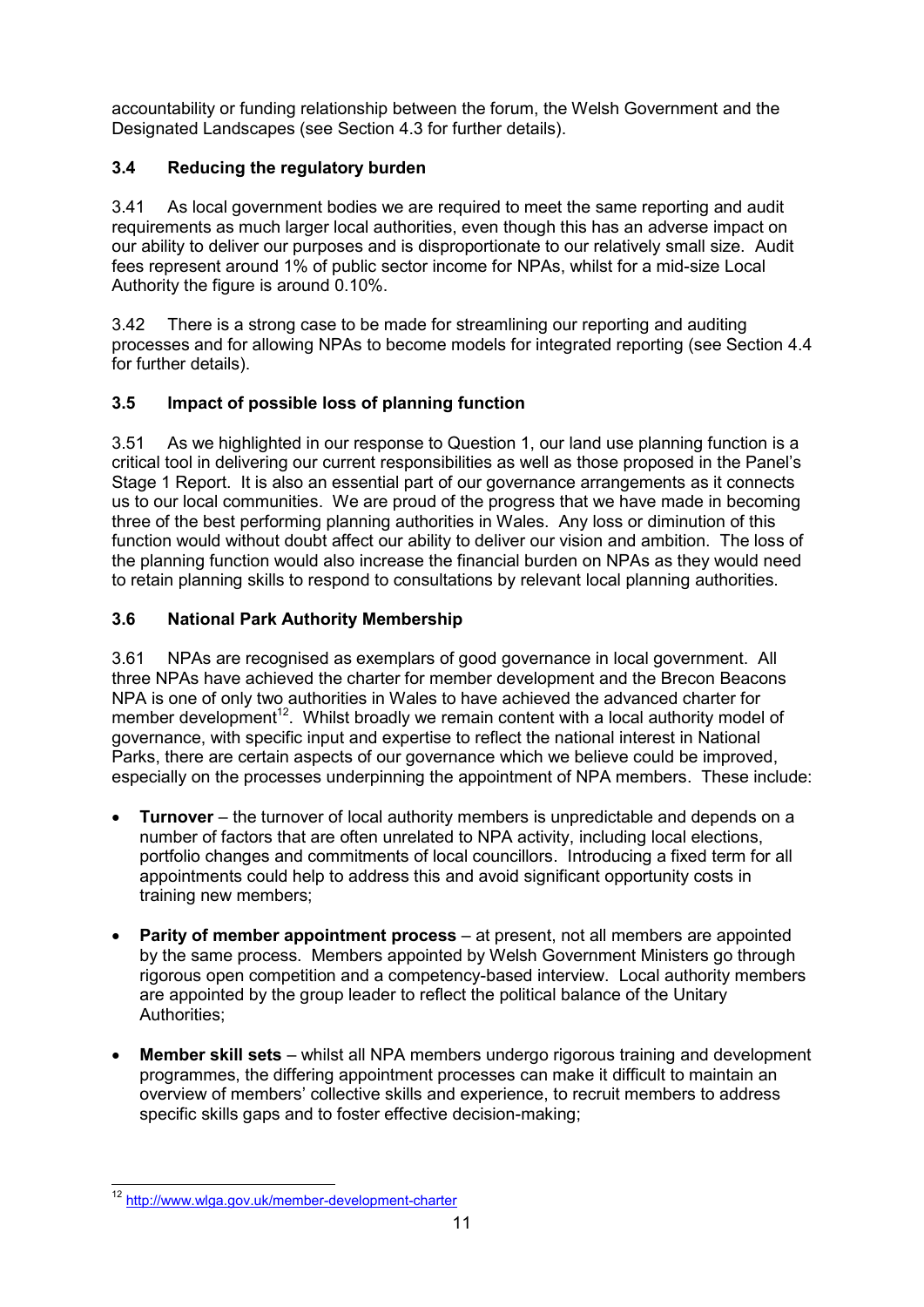- **Political balance guidelines** the current guidelines regarding political balance for local authority appointments can mean that appointments are made at the expense of local representation. Local authority representatives can therefore sometimes have no geographic connection with either a National Park or its communities. Political balance applies to the whole local authority not just the National Park;
- **Diversity in representation** this is very important, but without greater consistency in appointment processes we are concerned that it will be difficult to achieve. Tools such as mentoring and outreach programmes are therefore essential in ensuring that the views of diverse communities are reflected in NPAs' policies and decisions. The concept of developing diverse representation forums (see Section 1.54 for where this has been done for young people) could be explored to increase engagement with diverse sections of the community. This has the potential to encourage greater participation in public life, including as members or officers of NPAs;
- **Guidance on member roles and responsibilities** national guidance on the appointment of NPA members is outdated and should be revised and expanded. There is a Welsh Government protocol on appointing members to NPAs which we understand is due to be updated and would allow for this to be done.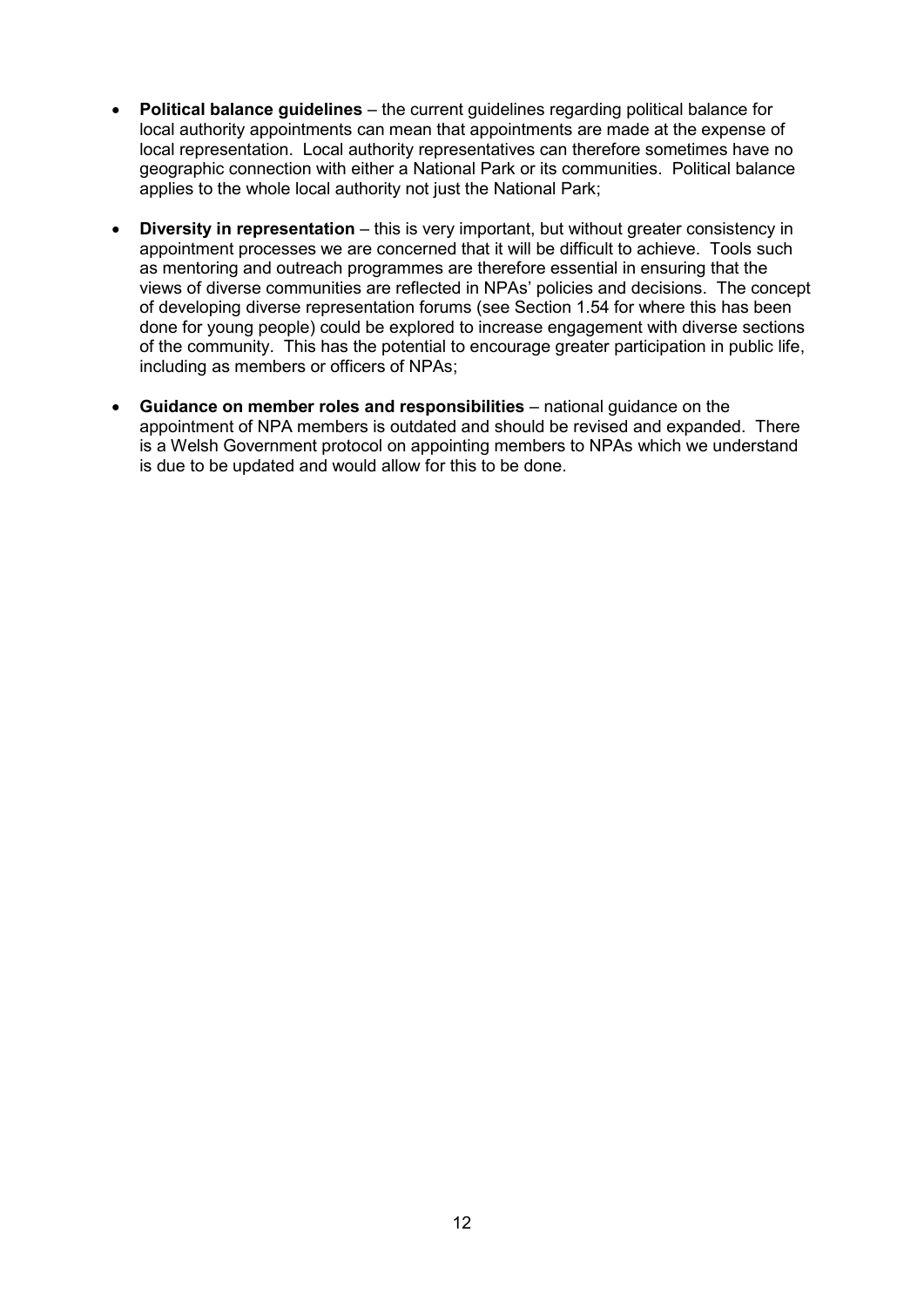# **From a governance perspective, what factors will allow designated landscapes to achieve the vision and ambition you set out in response to question 2?**

4.1 There are a number of potential modifications that could be made to our governance arrangements, based on the factors identified in response to Question 3.

# **4.2 A strengthened duty to have regard to National Park purposes**

4.21 As set out in Section A10 of our response to the Stage 1 consultation and in our response to Question 3, we believe that the duty needs revision and reinvigoration if it is to deliver its intended purpose of ensuring a greater buy-in from relevant authorities to the shared work of delivering National Park purposes.

4.22 We support the Panel's recommendation that the 'have regard to' phrase should be deleted and replaced with stronger wording and its aspiration to bring more meaning to the duty.

**4.23 However, we maintain our view that the duty should be linked to the Management Plan rather than the purposes** *per se***, as is the case in Scotland. The status of the Management Plan should be elevated with an annual delivery report laid before the National Assembly for Wales.** This would provide an opportunity for management plans and any associated issues, including the contribution of public bodies, to be debated in public.

**4.24 To inform this, there should be a legal requirement on relevant authorities to report annually on how they have supported the delivery of the National Park Management Plan.** This could be done in combination with reporting on the delivery of relevant authorities' parallel duty to have regard to the purpose (or management plan, if this duty was also revised) of AONBs. This would help to address the concern we have raised about the lack of national leadership from some bodies, as it would require them to be more explicit about their role in delivering the collective vision and priorities of the National Park Management Plan. The effective uptake of Integrated Reporting would avoid an increased reporting burden on relevant authorities. Appropriate scrutiny of such reports could be undertaken by the national leadership forum proposed in Section 3.3.

**4.25 We are also keen to explore the potential benefits of establishing a National Park Partnership in each of the three National Parks to draw up, implement and monitor the National Park Management Plan, as is currently done in the Lake District<sup>13</sup> where the public, private, community and voluntary sector have come together to draw up a vision for the Park and to work together on delivering the Management Plan. Such a partnership would assist other bodies in monitoring and reporting on their contribution to delivering National Park purposes.** 

4.26 The guidance issued in 2005 on the duty should be updated and referred to within the Welsh Government's new policy statement on protected landscapes. The list of relevant authorities in the current guidance should be updated. Relevant authorities must be reminded of the existence and requirements of the duty.

 $\overline{a}$ <sup>13</sup> http://www.lakedistrict.gov.uk/aboutus/partnership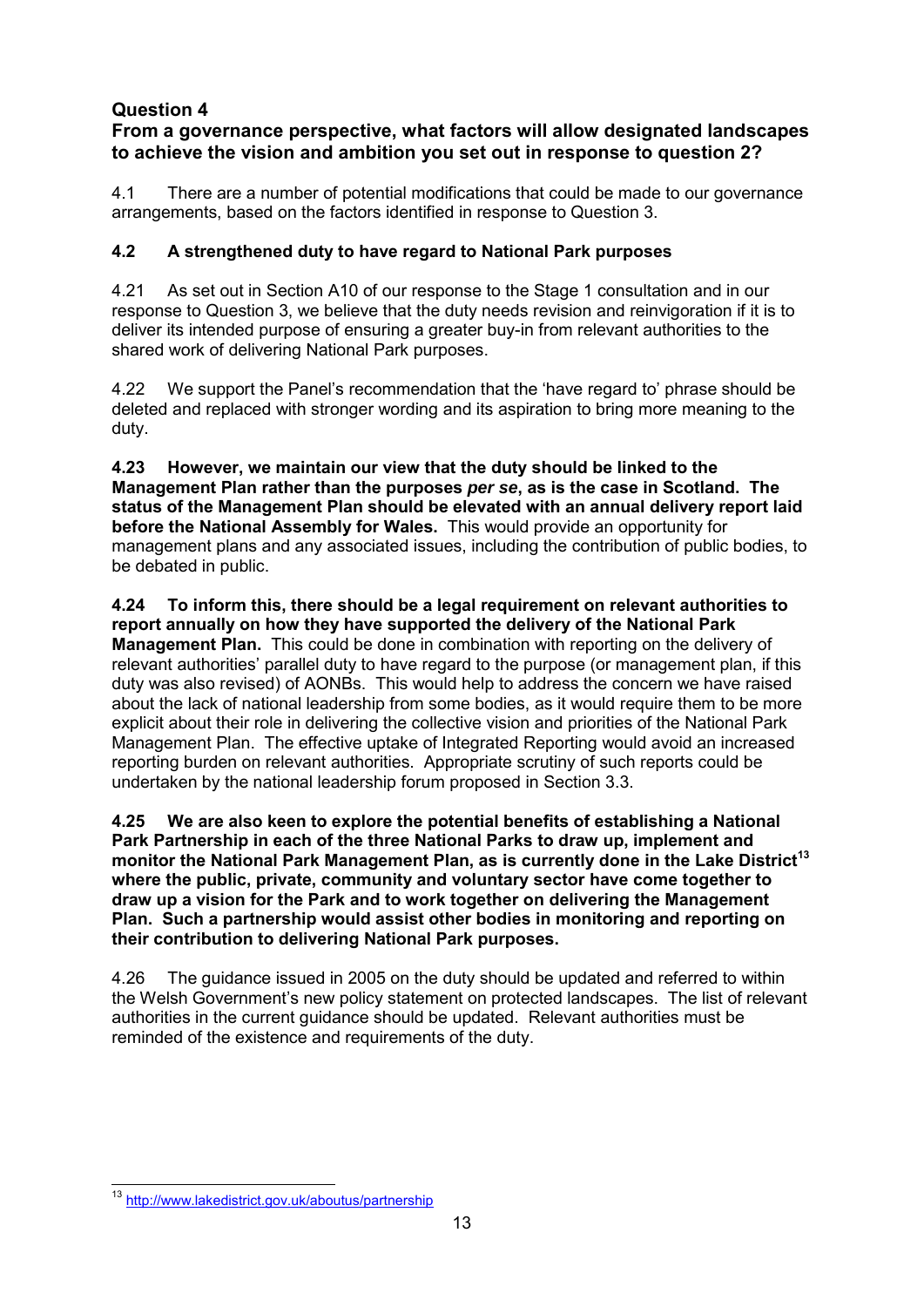#### 4.27 We therefore suggest that the legislation could be amended as follows:

#### **Duty of certain bodies and persons to support National Park Management Plans**

**In exercising or performing any functions in relation to, or so as to affect, land in a National Park, any relevant authority must support the National Park Management Plan as adopted under section 66(2) of the 1995 Environment Act and report annually on how this has been achieved.** 

#### **4.3 More visible and collective national leadership**

4.31 The Review is an opportunity to place Designated Landscapes at the centre of Welsh policy. More visible leadership from the Welsh Government and Assembly Sponsored Bodies would assist greatly with the delivery of our vision and ambition. There are a number of ways in which this might be expressed:

- Clear vision, expectations and priorities from Welsh Government, in the form of a Designated Landscapes Policy Statement;
- An ambitious strategy for Designated Landscapes, including an understanding of how this impacts on and benefits other departments;
- Secure and significant long term investment (on at least a cycle equivalent to the lifetime of each National Assembly);
- Greater understanding and appreciation of National Parks within Welsh Government and of the role National Park Authorities play in delivering Welsh Government priorities and in promoting Wales internationally;
- Inspiring leadership and strong and positive communication at all levels including from Cabinet Ministers, officials from all relevant departments and Assembly sponsored bodies;
- Retention of planning controls (local development planning and development management) with a ministerial statement endorsing the importance of the NPA planning function;
- Celebration of our role as guardians of natural resources;
- Providing us with the tools to deliver (see Section 1.3).

4.32 In Section 3.3 we have proposed the setting up of a national leadership forum. The remit of the forum should be set by the members and we suggest could include:

- Identify ways to share best practice between Designated Landscapes;
- Provide oversight to the management bodies on agreed priority activities;
- Drive stronger co-ordination and collaboration between management bodies, Natural Resources Wales and local and national government;
- Champion the promotion of Designated Landscapes within local and national government networks and other relevant forums;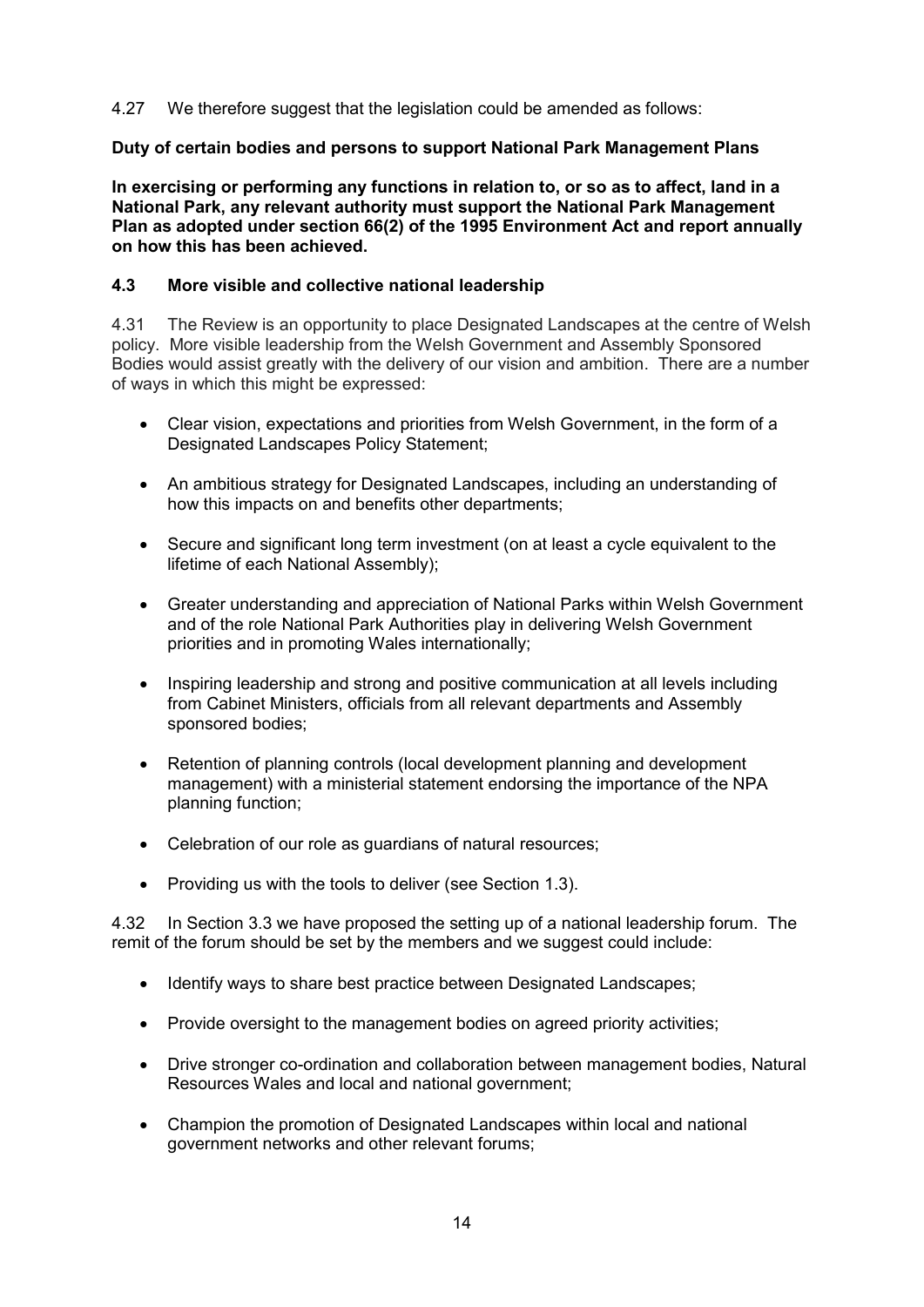- Encourage and facilitate the promotion of the benefits and value of Designated Landscapes;
- Develop and implement Welsh Government priorities with the Designated Landscapes of Wales.

4.33 Whilst there are a number of potential models for the forum, at this stage we believe that it should comprise a representative from each of the eight Designated Landscapes in Wales, as well as from Natural Resources Wales and key stakeholders such as the National Trust and the Alliance for National Parks Cymru. The Welsh Government should attend meetings as an adviser to the Forum.

4.34 There are a number of possible options for hosting and supporting the forum e.g. through the auspices of the Welsh Local Government Association. The forum should meet approximately four times per year, with the possibility of an independent chair being appointed through open competition.

#### **4.4 National Park Authorities as models of integrated reporting**

4.41 It is fully acknowledged that all public bodies must be transparent and accountable in all aspects of their work and that effective reporting is an important element of this. However, the reporting burden on NPAs is disproportionate both in terms of their staff complement and financial budgets. A good example of this is the fact that in Wales NPAs are subject to the Local Government Measure whereas those in England and Scotland are not. This in itself brings with it another raft of audit and reporting requirements.

4.42 We note that the Welsh Government's White Paper "Reforming Local Government: Power to Local People" proposes the repeal of Part 1 of the Local Government (Wales) Measure 2009 in relation to Local Authorities (Section 6.3, page 72). However, the Welsh Government does not propose to apply this to NPAs, stating that they will consult separately on proposed reform for NPAs. We ask the Panel to recommend, as part of a process to create a more appropriate regulatory system for NPAs, that the repealing of Part 1 of Local Government (Wales) Measure 2009 should apply to NPAs.

4.43 The development of the Well-Being of Future Generation Wales Act has also introduced the potential for another raft of reporting requirements as has been identified by all stakeholders including Welsh Government and Wales Audit Office and the concept of an Integrated Reporting approach has been identified as one possibility for re-laying the ground rules for reporting in Wales. The NPAs in Wales have made it known to Welsh Government, Wales Audit Office and the WLGA that they are keen to take part in a pilot programme to develop the concept of Integrated Reporting (this would require a relaxation in the current levels of reporting requirements as there is insufficient capacity to accommodate both at the same time but could lead to a better future outcome).

4.44 A single unified reporting process, based on the National Park Management Plan, would allow for future Business Improvement Plans and State of the Park Reports to be linked to and measured against the purposes – this would be seamless, transparent, clear and cost-effective and would provide a simpler system for public engagement and scrutiny.

#### **4.5 A full land use planning function**

4.51 We have consistently set out evidence on the importance of this function and the high standards to which we deliver it (see Annex 1 of this response), and we encourage the Panel to reflect this evidence and to recommend unequivocally to the Minister that NPAs should retain their planning function in full.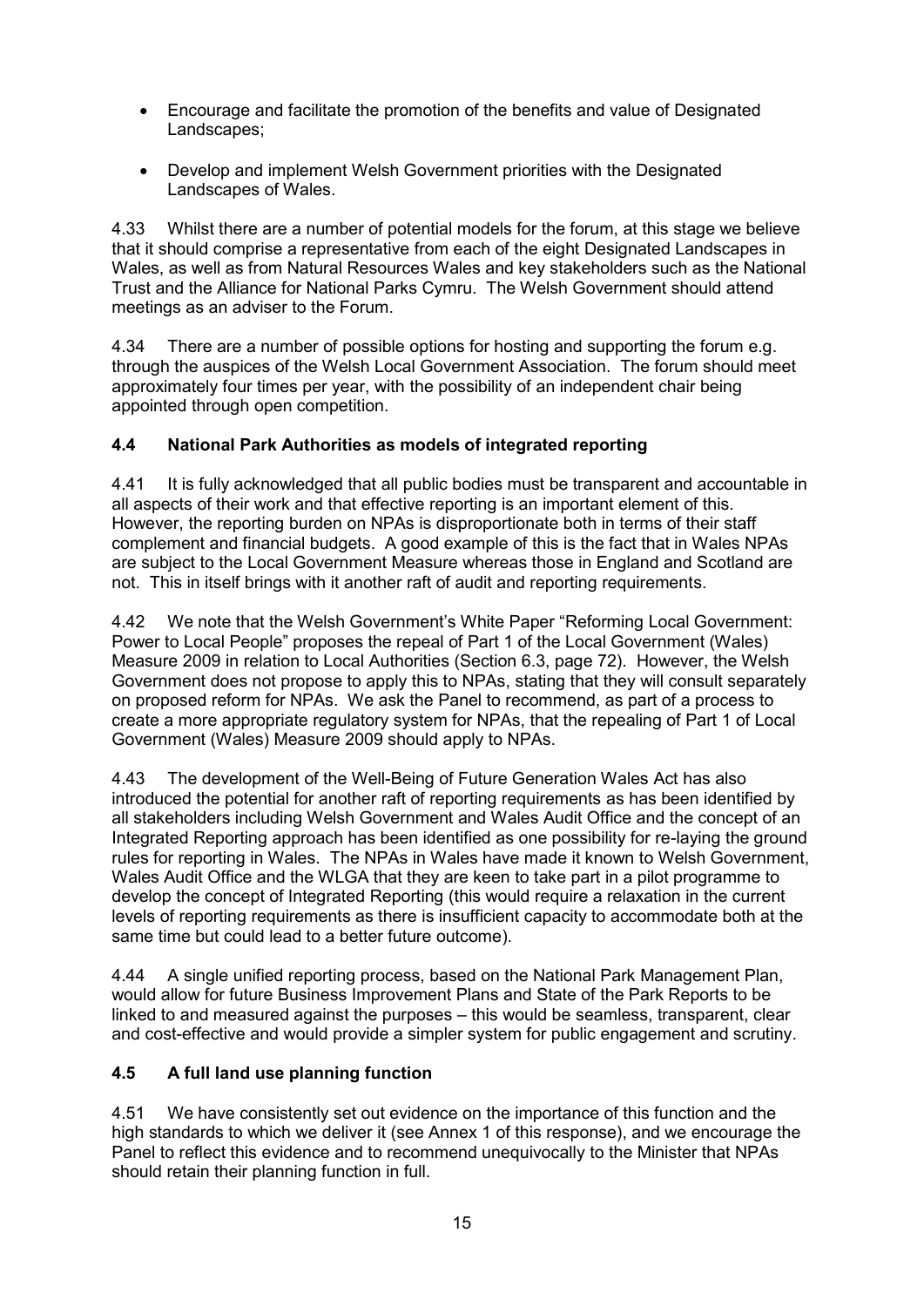# **4.6 National Park Authority Membership**

4.61 We support the retention of local and national members. For national members, we are content with the current appointment process.

4.62 We agree with the Minister's vision that there should be greater diversity in appointments in terms of gender, disability and ethnicity and we feel that this should be fully integrated within the appointment process, so that diversity issues are considered alongside the need for National Parks to appoint experienced people with the right skills sets and local representation. A matrix approach to appointments could be helpful in weighing up these different factors during the appointments process.

4.63 There are other ways to ensure that NPAs take account of and represent diverse views in their policies and decisions (e.g. by using the mechanisms outlined in Section 1.5), which should enable a wider and more diverse pool of potential members to be established, helping to address this issue over time.

4.64 Any system to appoint or elect NPA members will have a number of in-built tensions within it. Balancing diversity, local accountability, transparency and skills is undoubtedly challenging. Some of the options the Panel may wish to consider are set out below. Any changes could be trialled and reviewed after a full five-year electoral cycle, to assess their impact and effectiveness:

- The political balance requirement could either be removed or given less weighting in local authority appointments, which could make it easier to maintain a more even geographical representation of members across the Park. Consideration would need to be given to the potential risks that this may bring, given the growth of Cabinet government;
- Political balance requirements could be restricted to wards either partly or wholly within the National Park;
- Clearer guidelines could be provided to assist local authority leaders in selecting candidates, including on geographical coverage within the National Park boundary, motivation and interest of candidates and the need to avoid a dominance of any single political party;
- Decisions on NPA appointments could be made using the matrix approach suggested in Section 4.62, and, as part of a strengthened duty on public authorities to demonstrate their contribution to National Park purposes, Leaders could be asked to provide reasoning for their appointments to the Minister, increasing transparency;
- All members appointed to NPAs could undergo a formal interview, including those put forward by local authority leaders. This would provide a consistent basis for appointments that could be tailored more closely to addressing skills gaps within the membership. It would also increase transparency and accountability;
- Local authority councillors could be invited to signal their interest in becoming an NPA member when they stand for election, which would also increase the visibility of the role of NPA members amongst local communities. Brecon Beacons NPA produces a handbook for prospective candidates prior to each election;
- The connection between NPAs and National Park communities and landscapes would be strengthened by community representation at all levels of NPA governance. This could be achieved by appointing a proportion of NPA members from town and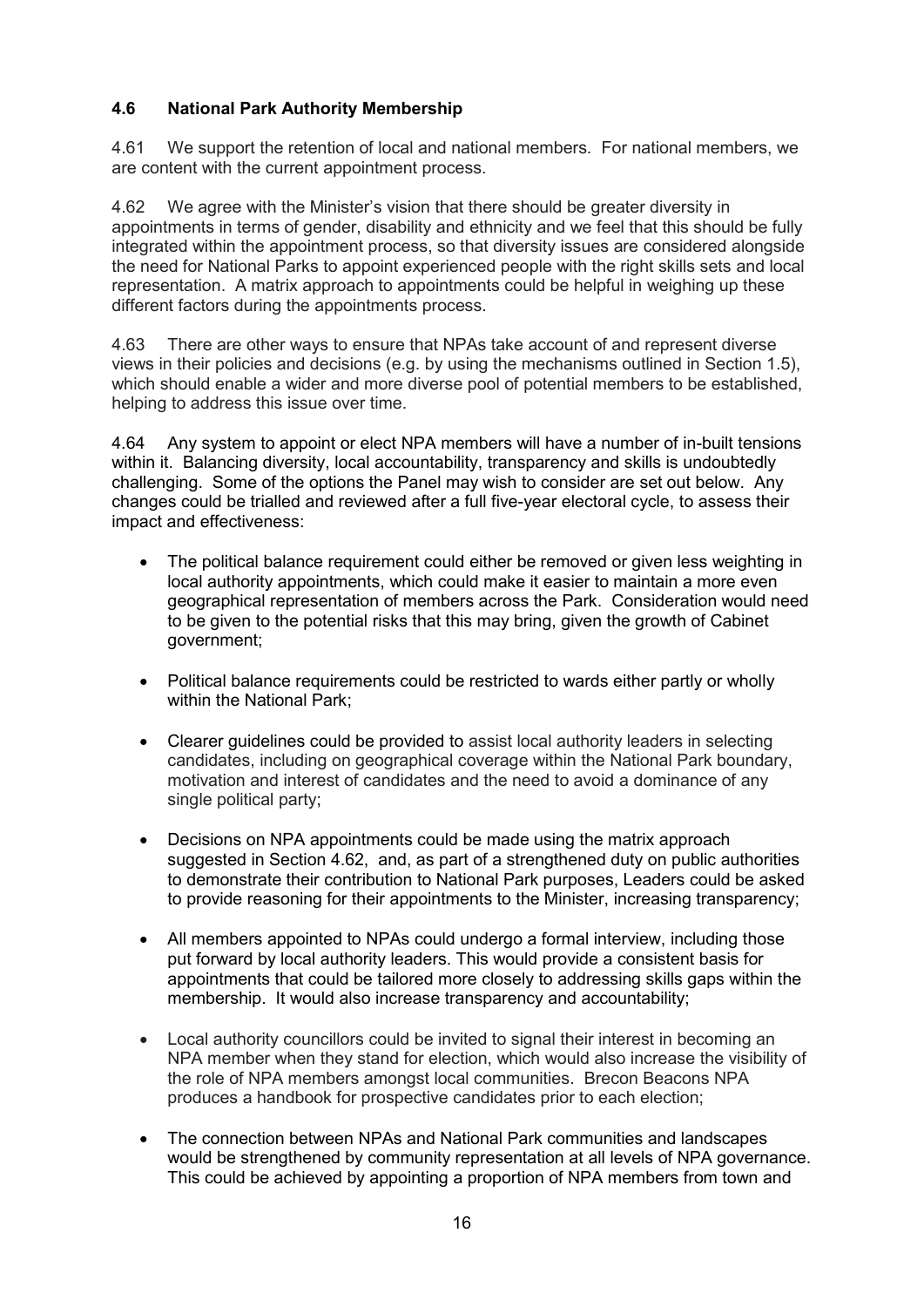community councils. Umbrella bodies for town and community councils such as Llais Cymru could play a useful role in facilitating this process;

- The term of membership could be reviewed currently, the maximum term for ministerial appointees is ten years, but there is no upper limit on the length of time for which a local authority appointee can serve;
- An annual skills audit of all NPA members could be used to inform appointment (or election) processes for new members;
- A proportion of NPA members could be directly elected from the local population (this was suggested by the Commission on Public Service Governance and Delivery as a possible way of increasing accountability). A direct elections pilot could be helpful in informing how elections would work in practice but would need to assess the appetite of the public for an additional tier of elections, which previous consultations have revealed to be low;
- However, the nature of a National Park is very different from a local authority and there are several potential downsides of direct elections including the risk that individuals stand for election on a single issue platform, without a wider interest in the work of a National Park. Complications would arise where Park boundaries straddle current electoral wards;
- We are concerned that we could be required to fund the costs of running direct elections from our own budgets. Direct elections for NPAs would need a bespoke electoral register, requiring significant start-up funding, as well as ongoing funding to maintain and update the register and advertise and run the elections. Any diversion of NPA budgets to fun the running direct elections would affect our ability to deliver our purposes and the associated duty.

#### **4.7 Funding National Park Authorities**

4.71 National Parks in the UK are supported by a number of different financial models. In England, National Parks receive 100% of their national funding directly from Defra. 25% of NPA funding used to be provided by a levy on local authorities, which was funded by central government. This was changed in order to more accurately and transparently reflect the financing of NPAs, and because it was administratively more straightforward. The NPAs in Scotland also receive 100% of their national funding directly from the Scottish Government.

4.72 In Wales, the current position is that the three NPAs receive 75% of their national funding directly from the Welsh Government, and 25% via a National Park levy, which is a 'service block specific' within the Standard Spending Assessment formula. The Welsh Government compensates local authorities in terms of the levy for National Parks.

4.73 It would be administratively simpler for NPAs to receive 100% of their national funding directly from the Welsh Government and we ask the Panel to recommend this to Welsh Government in its final report.

4.74 Some European National Parks benefit from a local tourist tax. A long-standing principle of UK National Parks is that they are free to all at the point of entry and we would not wish to see this undermined in any way. However, given the current public funding climate we are keen to explore ways in which visitors could make a greater financial contribution to National Park management initiatives.

4.75 There are a number of options for how this might be achieved, including: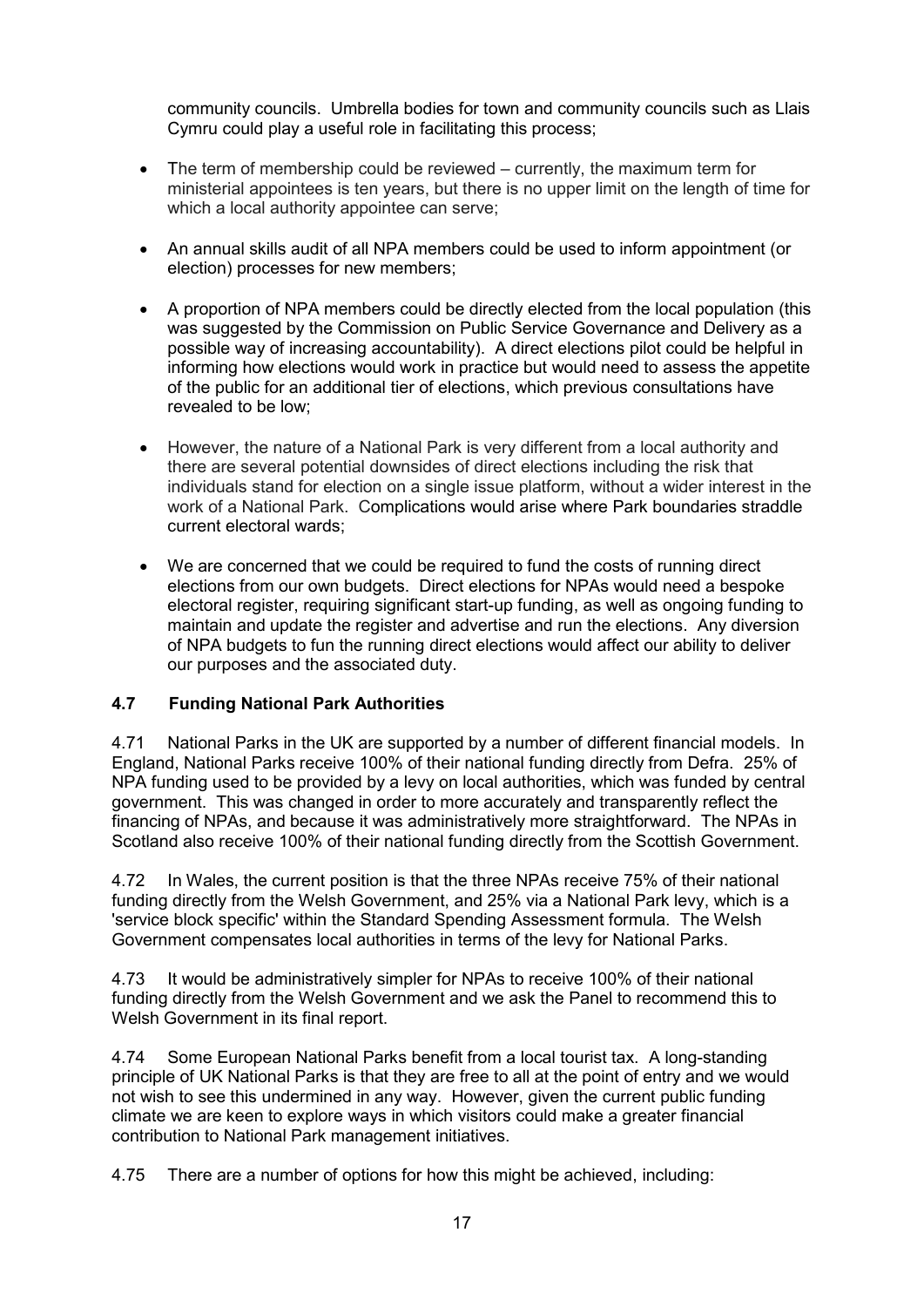- Visitor Giving voluntary donations are invited from visitors who feel inspired to put something back into looking after the places they love. Tourism businesses collect the contributions their customers give e.g. Nurture Lakeland operates a visitor giving scheme in the Lake District;
- Dedicated ring-fenced funds some NPAs have established dedicated project funds which are promoted for public donations e.g. the Northumberland NPA has set up a Good Nature Fund<sup>14</sup>, earmarked for conservation projects in the National Park;
- Setting up of arms-length charitable organisations this could be effective in fundraising for specific projects.

 $\overline{a}$ <sup>14</sup> www.northumberlandnationalpark.org.uk/about/conservation-enhancement/ecology/good-nature-fund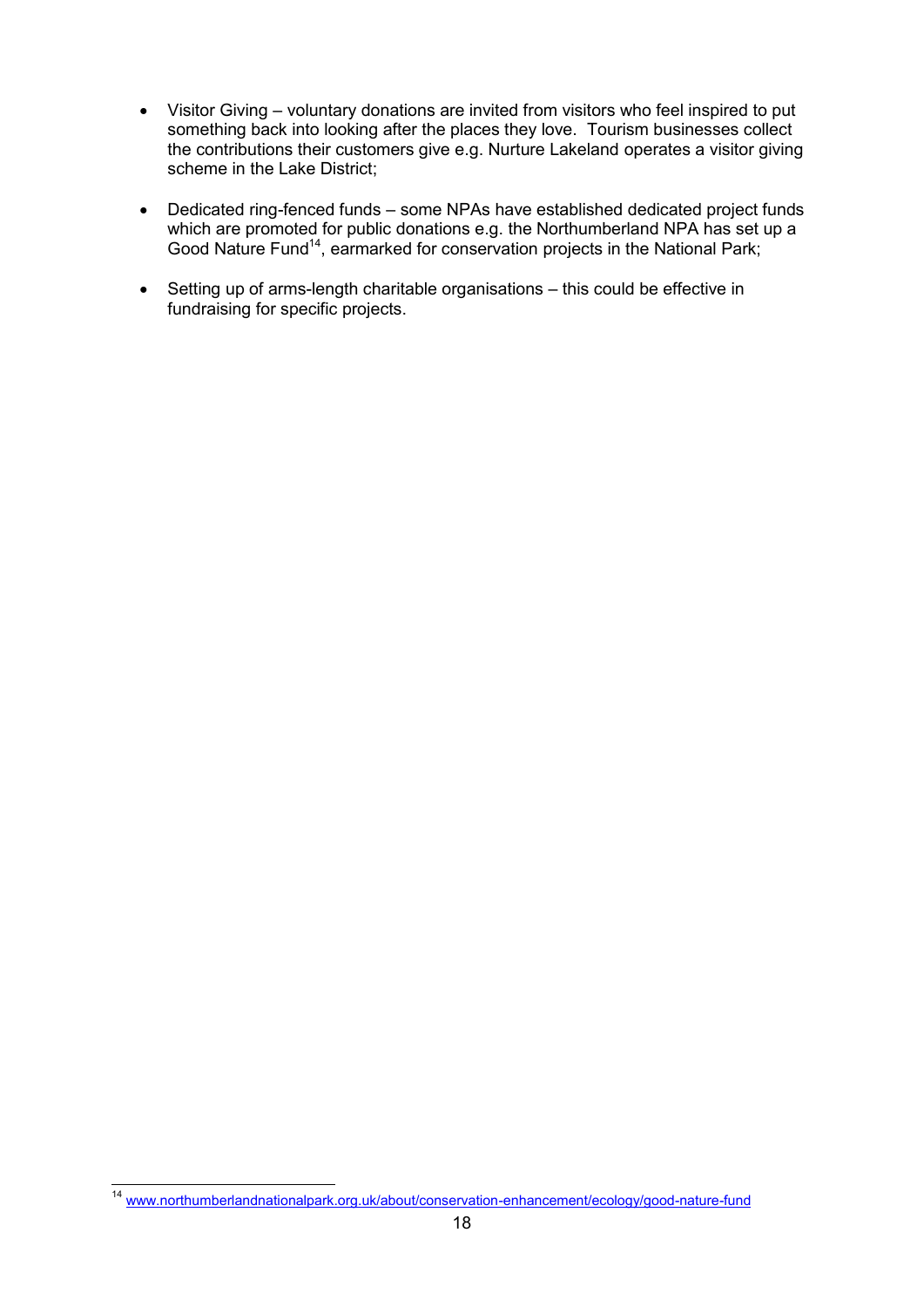#### **Are there other designated landscape/protected area governance models/approaches you wish to bring to the attention of the Review?**

5.1 Given the special nature of National Parks as Category V Protected Landscapes, there are not many relevant governance models for the Panel to consider.

# **5.2 French Regional Nature Parks (Les Parcs Naturels Régionaux)**

5.21 The regional nature park system<sup>15</sup> was established in France in 1967 in response to the need for a flexible framework for conservation and development. Regional nature parks are classified as Category V protected areas.

5.22 The regional nature park implements a project of sustainable development, based on the preservation and enhancement of the natural and cultural heritages and local know-how. This project is managed by an organisation gathering the elected people of the local communities (regions, departments, villages etc.) and which associates local stakeholders in their decision-making. A multi-disciplinary technical team runs it and its financial means are provided by public funds.

5.23 The governance make-up is therefore broadly similar to the current system in Wales, with local and national involvement and management by a single, multi-disciplinary and publicly funded organisation.

5.24 A regional nature park area is classified by law (for ten years, renewable) by the Ministry of Environment. A significant disadvantage of this model is its potentially uncertain tenure.

#### **5.3 Danish National Parks**

5.31 Danish National parks are independent units of the government administration. Establishment of National Parks is based on broad local support. Each National Park has a decentralised management, consisting of a board, a National Park council and a secretariat. The board and its chairman are appointed by the Danish Minister for the Environment. As far as possible, all members of the board should have close affiliations to the National Park area.

5.32 At the national level a national advisory group was set up with members representing different Ministries, NGOs and the chairmen of the seven steering committees. The purpose of this committee was to assist in carrying out relevant investigations and to compile the reports from the seven pilot projects elaborating one final report to be submitted to the Ministry of the Environment. The process resulted in the elaboration of a draft proposal for a National Park Act.

5.33 Whilst the national advisory group was originally convened to provide guidance on where to establish National Parks, it highlights the potential leadership role that such a group could play on designated landscapes in Wales.

#### **5.4 Scottish National Parks**

5.41 Scotland's two National Parks are administered by NPAs and are managed broadly along the same lines as those in England and Wales. The most significant difference is that one-third of NPA members are directly elected from the local population.

 $\overline{a}$ <sup>15</sup> <http://www.parcs-naturels-regionaux.tm.fr/en/parc.UK2.pdf>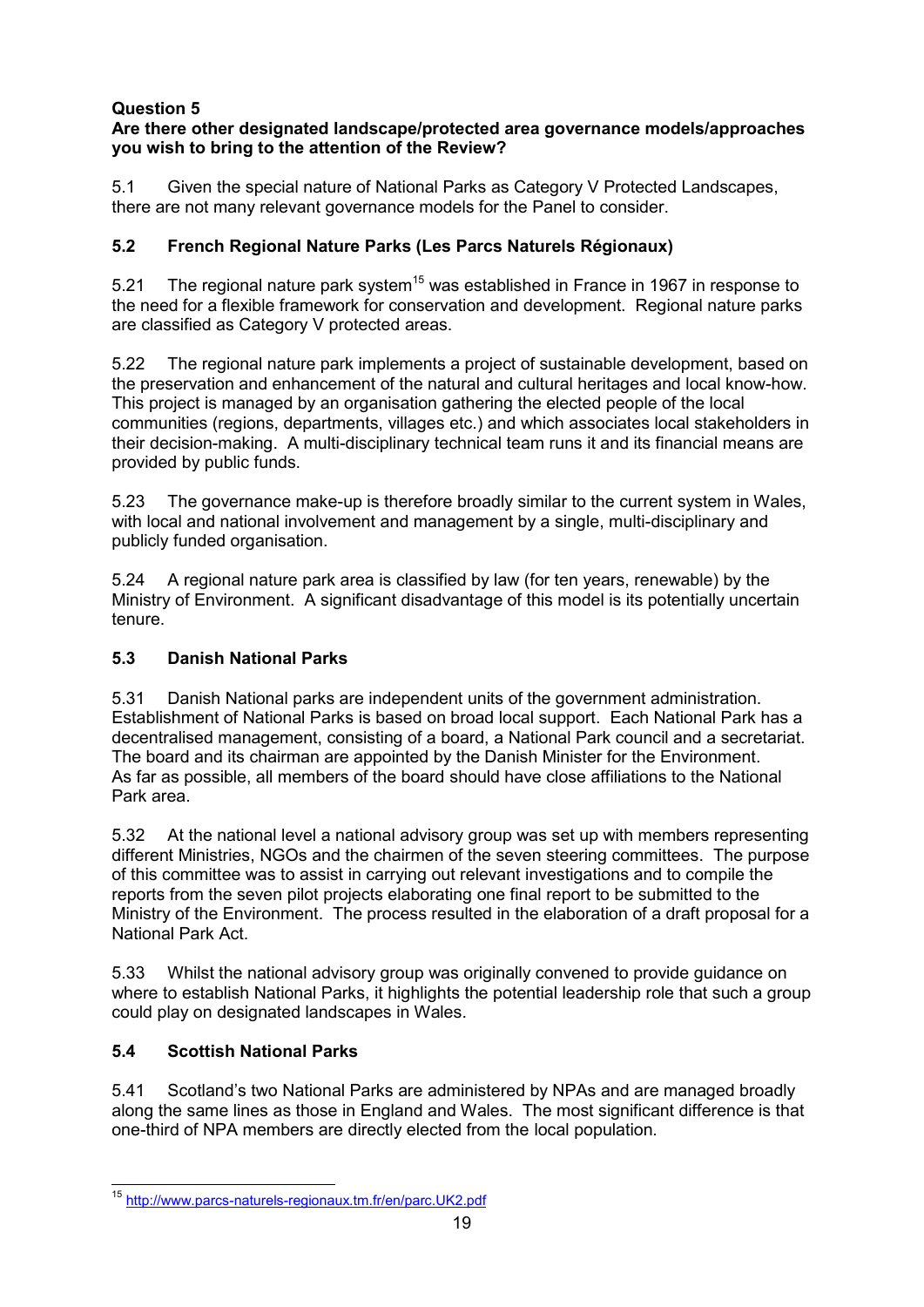# **5.5 The Canal & River Trust**

5.51 The Canal & River Trust was established as a charity in July 2012 to look after the waterways of England and Wales. There was a transfer of ownership from the previous government-owned operator, British Waterways.

5.52 The Trust has a governing council of thirty-five members, comprising a mix of nominated and elected individuals. The council helps to shape policy, raising and debating issues, providing guidance, perspective and a sounding board for the trustees.

5.53 For each of the trust's eleven waterway areas there is a regional partnership drawn from local communities and stakeholders. In addition a Board for Glandwr Cymru (the Welsh brand of the Trust) will advise the Trust's council and trustees on matters relating to Wales and will act as a bridge with Welsh Government. Operationally engagement is undertaken through the two regional partnerships. The arrangement is overly complex in the context of Wales' designated landscapes as it has emerged in response to the particular geographical distribution of the canal network in Wales and the Marches.

5.54 The trustees are legally responsible for ensuring that the Trust works towards its charitable objectives. Trustees are the unpaid board directors of the Trust and take collective decisions on policy and overarching strategy and provide oversight of the executive directors.

5.55 This model of governance is not considered appropriate for National Parks. This is principally because the Trust is expected to become self-funded over time, which is not a viable financial model for National Parks, not least because of the significant competition that already exists for earning charitable income. Moving to such a model would also require many National Park services to become fee-paid, with charges applied to use of rights of way and access to the National Park. This would have major implications for the public, as it would threaten the long-standing principle that National Parks are free to use at the point of delivery. This model would also sever our long-standing ties with local government as there would be no scope to appoint local authority members to a charity board.

#### **5.6 The U.S. National Parks Service**

5.61 The U.S. National Parks Service is responsible for the care of 407 National Parks, and is part of the Department of the Interior. The Service is led by a Director who is supported by senior executives who manage national programmes, policy and budget and seven regional directors responsible for National Park management and programme implementation.

5.62 There is little direct comparison between the governance of the U.S. National Parks Service and that of the Designated Landscapes in Wales, not least because of the organisation's vast size and its complexities of scale.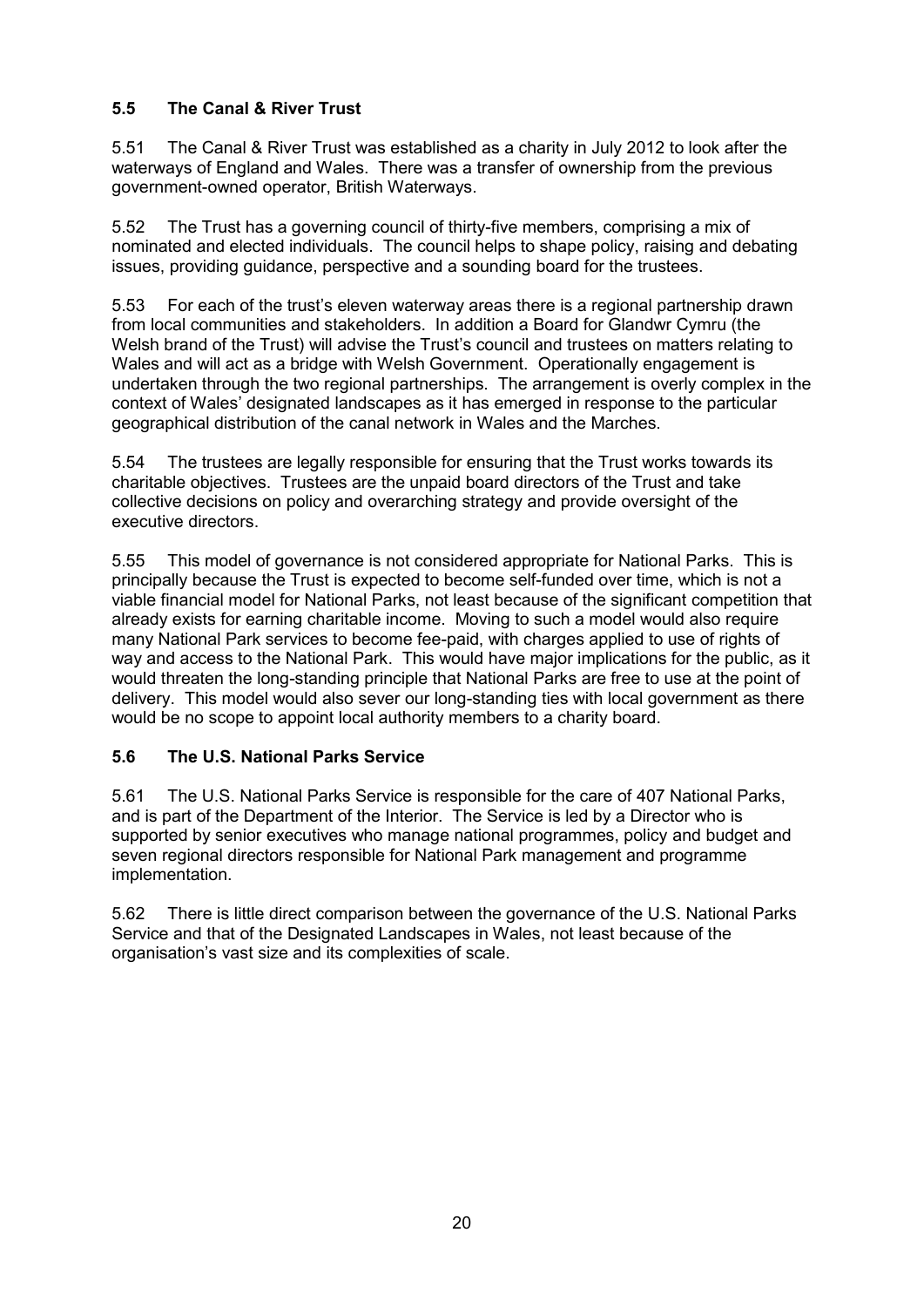## **Annex 1 – Planning in National Parks**

A1 Our planning responsibilities have evolved over time, and, following independent assessment and regular user evaluation, are continually improving. As a result, we are proud to be amongst the best performing and most responsive planning authorities in Wales.

A2 An independent evaluation by Land Use Consultants<sup>16</sup> found that overall the planning system works well in National Parks. The evaluation found many examples of good practice within NPAs, as well as good performance in relation to national indicators for planning service delivery. At the local level, each National Park local development plan was found to provide a consistent policy context for planning, in line with National Park purposes. This should be contrasted with the inconsistencies the evaluation found in AONBs, due to the number of local planning authorities involved in their management.

A3 Significantly, the evaluation concluded that:

 *…the key advantage of planning to National Park boundaries is that NPAs can adopt a consistent approach across the whole of the National Park area in their Local Development Plan regardless of local authority boundaries. This allows clear focus to be given to National Park purposes and allows alignment with the National Park Management Plan, creating a coherent approach and a clear focus across each National Park. (para 4.6).* 

*…there is recognition of the importance of statutory designated landscapes having their own clear identity, separate from that of the constituent local authority(s), to try and ensure consistency in the delivery of planning functions across the statutory landscape. (para 4.18)* 

A4 All three Welsh NPAs have made excellent progress on local development plans<sup>17</sup>. Pembrokeshire Coast NPA was the first local authority in Wales to succeed in getting its plan adopted, Snowdonia NPA was the first local authority in North Wales to adopt in 2011 and Brecon Beacons NPA achieved adoption in 2013. Adoption was achieved more quickly than by many of our local authority counterparts, giving communities and businesses within National Parks a more certain and up to date policy framework to guide their development needs and aspirations.

A5 On development management, the Welsh Government's statistical information about the handling of planning applications by local planning authorities shows that NPAs perform consistently well on development management (e.g. for the most recent statistics for October – December 2014 all three NPAs are in the top seven best performing planning authorities in Wales $^{18}$ ).

A6 Examination of the planning performance framework – indicator dashboard<sup>19</sup> that was published by the Welsh Government alongside the 2014 'Positive Planning' consultation document demonstrated that the three NPAs are performing well across the planning spectrum.

http://gov.wales/docs/desh/policy/141110development-plans-progress-en.pdf

 $\overline{1}$ <sup>16</sup> Delivery of Planning Services in Statutory Designated Landscapes in Wales. Summary Report from Phase 1. Prepared for the Welsh Government by Land Use Consultants. August 2011

<sup>18</sup> [http://gov.wales/topics/planning/planningstats/development-control-management-survey/oct-dec-](http://gov.wales/topics/planning/planningstats/development-control-management-survey/oct-dec-2014/?lang=en)[2014/?lang=en](http://gov.wales/topics/planning/planningstats/development-control-management-survey/oct-dec-2014/?lang=en) 

<sup>19</sup> <http://wales.gov.uk/consultations/planning/draft-planning-wales-bill/?lang=en>